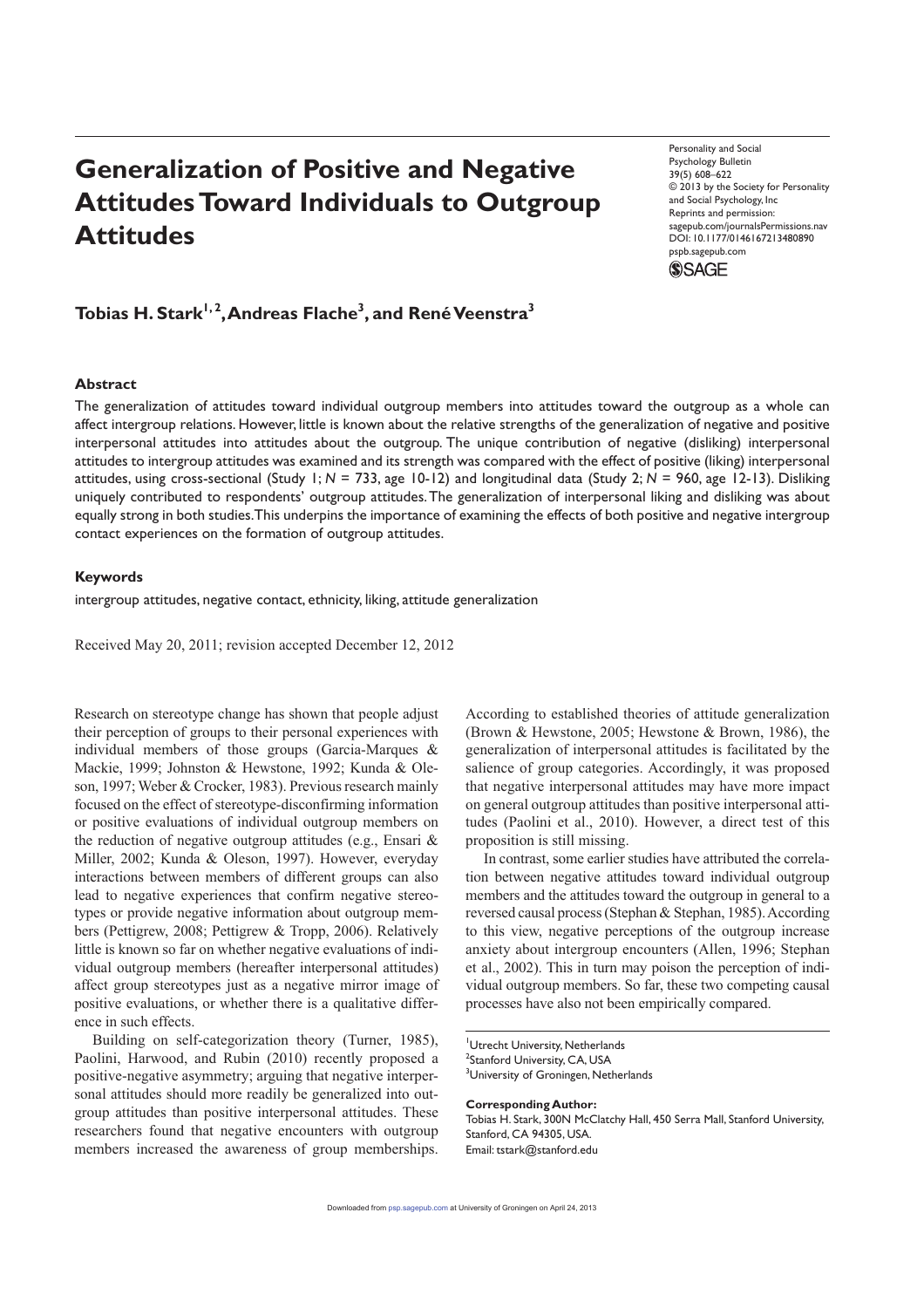The present research advances the literature on attitude generalization in two ways. First, we compare the relative strength of the generalization of negative and positive interpersonal attitudes and, second, we identify the causal direction this generalization mainly takes, from members to groups or from groups to members. It was first tested whether disliking of individual outgroup members uniquely contributed to outgroup attitudes, controlling for the effect of positive interpersonal attitudes. In a subsequent step, we tested whether negative interpersonal attitudes were more strongly related to attitudes toward the outgroup in general than were positive interpersonal attitudes. The latter was done in a cross-sectional and in a three-wave longitudinal study.

# **Generalization of Interpersonal Attitudes Toward Groups**

According to Hewstone and Brown's (1986) mutual intergroup differentiation model, attitudes toward individual outgroup members are most often *not* generalized to the entire outgroup. Instead of adjusting the attitudes toward the outgroup to the positive perception of the group member, the person is seen as an exception, a subtype of the outgroup (Johnston & Hewstone, 1992; Weber & Crocker, 1983). Consequently, only the attitude toward the individual improves and the group perception remains unchanged (Brown & Hewstone, 2005).

Several strategies have been proposed to reduce subtyping and promote the generalization of interpersonal attitudes to outgroup attitudes. Generalization is, for example, more likely if an individual is held accountable and has to justify his or her judgments of the outgroup (Paolini, Crisp, & McIntyre, 2009), if the information is dispersed across multiple outgroup members (Weber & Crocker, 1983), and, most importantly, if the outgroup member's membership in a distinct group category is salient (Brown & Hewstone, 2005; Johnston & Hewstone, 1992; Kunda & Oleson, 1997). For instance, Ensari and Miller (2002) found that positive effects of personalized perceptions of outgroup members only generalized to the outgroup as a whole if salience of categories was maintained.

# **Negative Interpersonal Attitudes and Category Salience**

Category salience may not only promote more positive outgroup attitudes but may actually cause negative interpersonal evaluations to be generalized more readily into outgroup attitudes than positive interpersonal evaluations. A number of theories suggest that category salience is higher when a person is evaluated negatively than when the evaluation is positive. Paolini and colleagues (2010) argued that according to self-categorization theory, negative intergroup contact increases the salience of group memberships because negative contact is more consistent with the expectations people have about negatively perceived outgroups (Oakes, Haslam, & Turner, 1994; Reynolds, Turner, & Haslam, 2000). Negative interpersonal evaluations that follow from negative contact may subsequently be generalized to more negative outgroup attitudes whereas positive interpersonal evaluations may have less impact (Paolini et al., 2010).

In line with this idea, Dolderer, Mummendey, and Rothermund (2009) found that information about outgroup members that was consistent with a negative group stereotype but even more extreme (i.e., less socially oriented and less helpful) was generalized to more negative views of the group stereotype. In contrast, stereotype-inconsistent information (i.e., more socially oriented and more helpful) did not affect the group stereotype. Stereotype-confirming outgroup members may have been seen as typical representatives and hence informative about the outgroup. Typicality increases the salience of group categories and may thus have facilitated the attitude generalization (Brown & Hewstone, 2005). The more positive, stereotype-disconfirming exemplars may have instead been seen as exceptions, which led to subtyping instead of generalization.

There are additional reasons to expect stronger generalization of negative rather than positive interpersonal attitudes. According to similarity-attraction theory (Byrne, 1971, 1997), positive interpersonal attitudes often develop on the basis of perceived similarities between two persons. However, perceived similarity of a member of a negatively evaluated outgroup reduces the probability that this person is also perceived as a typical representative of the outgroup (Pettigrew, 1998). Hence, liked outgroup members do not trigger the mental representation of their distinct group category. Accordingly, evaluations of liked outgroup members may be less likely generalized to the outgroup as a whole. In contrast, the dissimilarity-repulsion principle suggests that negative evaluations of individuals can result from perceived dissimilarities (Chen & Kenrick, 2002; Rosenbaum, 1986). A person who is perceived to be dissimilar to oneself and thus to one's ingroup may be considered more typical for the outgroup. This suggests that negative interpersonal attitudes are generalized more readily to attitudes toward the entire outgroup than positive interpersonal attitudes are.

In line with this reasoning, Ratliff and Nosek (2011) found that the negative behavior of an unknown outgroup member influenced implicit evaluations of another person from the same group more strongly than did positive behavior. However, whether negative evaluations of individual outgroup members are indeed generalized more strongly into attitudes toward the outgroup as a whole than positive interpersonal attitudes has never been tested.

# **Underlying Causal Process**

Some research on intergroup anxiety (Stephan & Stephan, 1985) has attributed the correlation between negative interpersonal attitudes and negative outgroup attitudes in general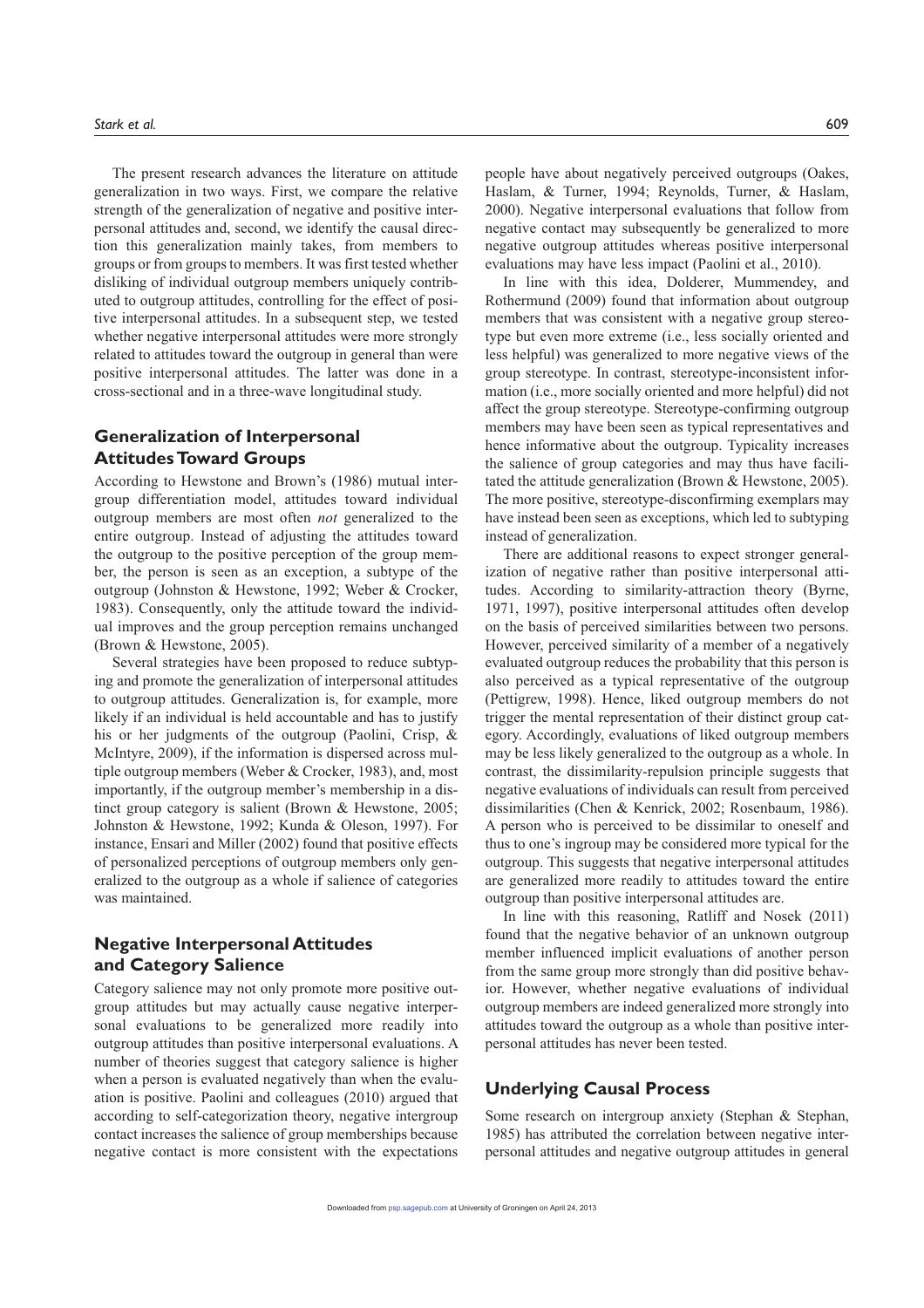to a reversed causal process. Although most of the earlier studies have focused on intergroup anxiety's effect on outgroup attitudes, there is evidence showing that negative perceptions of an outgroup can cause intergroup anxiety (Allen, 1996; Stephan et al., 2002). These negative expectations about anticipated intergroup encounters lead to feelings of unease and biased perceptions during the actual encounter of outgroup members (Stephan & Stephan, 1985). This may poison or limit interactions with the outgroup (Swart, Hewstone, Christ, & Voci, 2011). Thus, negative evaluations of individual outgroup members may follow from preexisting negative attitudes toward the outgroup as a whole.

Such a reversed causal path of the generalization process has also been the focus of research on stereotyping (Macrae & Bodenhausen, 2000; Oakes et al., 1994). This line of research has shown that people base their expectations about unknown members of outgroups on the perceptions they have about that group in general until more knowledge about the individual person becomes available (Blair, 2002). A correlation between interpersonal and outgroup attitudes may thus result from a reversed causal process and this effect may be stronger for negative attitudes.

## **The Current Research**

The present research focused on the (cross-lagged) relations between evaluations of individual outgroup members and attitudes toward the outgroup in general. We hypothesized that negative attitudes toward individual outgroup members would have a unique effect on attitudes toward the ethnic outgroup as a whole, controlling for the effect of positive interpersonal attitudes. Moreover, we expected that the negative effects would be stronger than the positive ones, both cross-sectionally and longitudinally. Finally, we tested whether the data better fitted the causal process of attitude generalization from members to groups or of attitude generalization from groups to members.

Data for the present research were collected in two studies in schools in the city of Arnhem, a midsize city in the Netherlands (Stark & Flache, 2012). In the Dutch school system, students younger than about 15 years of age spend the entire school day with the same group of classmates. This enabled us to assess interpersonal attitudes using individual liking and disliking ratings of a clearly defined set of classmates. Only the classmates' names were mentioned, not their ethnic backgrounds. This was done at the beginning of the questionnaire. Outgroup attitudes were assessed at the end of the questionnaire, which took on average 30 to 35 min to complete. In between the two sets of questions, participants answered questions about their hobbies, personality, family, and attitudes toward school.

In both studies, students' attitudes toward the two largest ethnic minority groups in Arnhem, Turkish and Moroccan people, as well as toward the Dutch majority, were measured. In the cross-sectional Study 1, we investigated whether

disliking (negative interpersonal attitudes) of Turkish, Moroccan, or Dutch classmates was more strongly related to students' attitudes toward Turkish, Moroccan, or Dutch people in general than liking (positive interpersonal attitudes) of those classmates. In the three-wave longitudinal Study 2, we tested whether disliking was a stronger predictor in a longitudinal perspective, and whether both liking and disliking of individual classmates were in fact generalized to the ethnic outgroups as a whole.

# **Study 1**

# *Method*

*Participants.* Data were collected as part of the primary school module of The Arnhem School Study (TASS) among students attending the last 3 years of primary education (age 10-12). All 25 schools were located in or in close proximity to five ethnically diverse neighborhoods in the city of Arnhem, in the Netherlands. Of the 796 students in the 36 classrooms of the sample, 751 (94.4%) participated in the data collection in May 2008. The sample contained 49% boys and 51% girls. There were 537 (72.8%) students of the Dutch ethnic majority; 13 students did not indicate their ethnic background and were excluded from the analyses. There were students from 36 different ethnic minority groups in the sample. The largest groups came from Turkey  $(n = 85)$  and Morocco  $(n = 22)$ . We were interested in the effects of liking and disliking of classmates of Turkish, Moroccan, or Dutch ethnic background on the attitudes toward these ethnic groups. Therefore, the three samples used for our analysis of the attitudes toward these three groups were restricted to those school classes in which there was at least one student of the particular ethnicity. There were 24 classes with at least one Turkish student, 14 with at least one Moroccan student, and 32 with at least one Dutch student.

*Procedure.* Parents received an information letter that offered them the opportunity to deny participation of their child. In addition, students were informed that their answers would be treated confidentially and that they were free to discontinue their participation. All students in a class simultaneously completed paper questionnaires in their classroom during school hours.

#### *Measurements and Coding*

*Ethnicity*. Students were asked to indicate their parents' countries of birth. In the first step, a participant was classified as Dutch when both parents were born in the Netherlands. If at least one parent was born outside the Netherlands, the student was assigned the ethnicity of that parent. In the Netherlands, birthplace of parents is the main predictor of ethnicity and ethnic minority group students' self-identification (Verkuyten, 2005). In the second step, we tried reducing misclassification of students with foreign-born parents who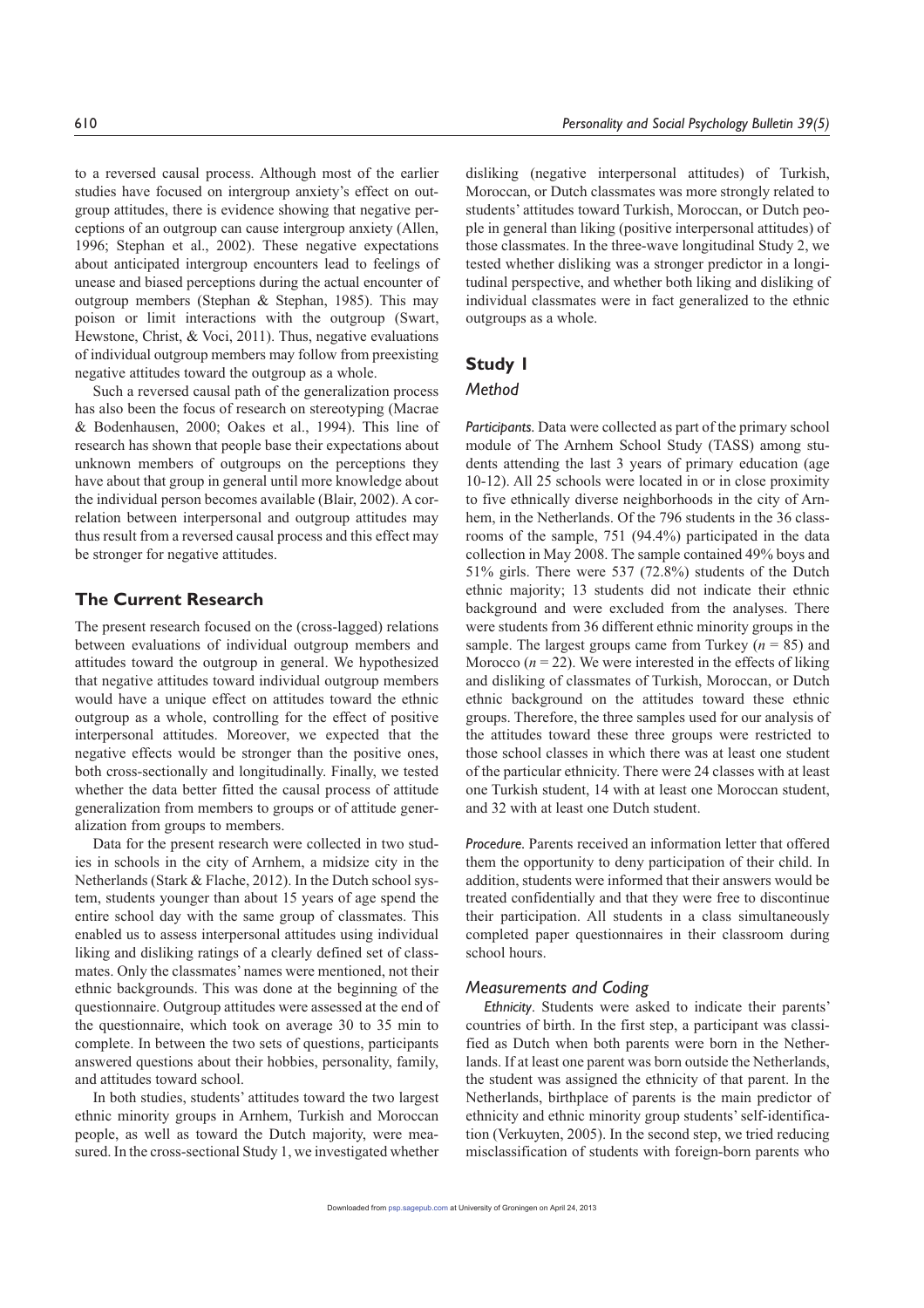actually identified as being Dutch. Students who indicated feeling more Dutch to the question "Do you feel more Dutch or that you belong more to another ethnic group?" were recoded as Dutch. Class compositions ranged from 1 to 11 Turkish students, 1 to 5 Moroccans, and 1 to 26 Dutch students in classes where there was at least one student from that particular group.

*Positive and negative attitudes toward individuals*. Students were asked to evaluate each of their classmates on a 5-point scale printed next to the names of the classmates on the questionnaire (1 = *I don't like the classmate at all; 2 = I don't like the classmate;*  $3 =$  *neutral;*  $4 =$  *I like the classmate;*  $5 =$  *I like the classmate very much*). The ethnicity of the nominated classmates was not shown on the name list, and was later derived as described above. Pretests in four classes with students of the same age group who did not participate in the current study revealed that the scale was understood as ranging from a very negative evaluation over a neutral midpoint to a very positive evaluation.

To investigate the effects of liking and disliking separately, answers to the evaluation scale were split into two indicators. First, the scale was recoded to a value range from −2 to 2 so that negative values indicated disliking and positive values represented liking of classmates. Liking was then measured by summing up all positive nominations of classmates of a particular ethnic group (Turkish, Moroccan, or Dutch students) and then dividing this value by the total number of classmates of this ethnic group. The same was done for the negative part of the evaluation scale to measure disliking. Both subscales were divided by the total number of classmates from the particular ethnic group, and not by the number of classmates nominated on either the positive or negative side of the scale, so that each nomination received the same weight. The Liking Scales for Turkish, Moroccan, and Dutch classmates ranged from 0 to 2, and the Disliking Scales from  $-2$  to 0, so that higher values indicated more positive attitudes on both types of scale. Because positive and negative nominations were kept separate, students who indicated liking some and disliking others of their classmates from a particular ethnic group could score on both the Liking and the Disliking Scales. Students who reported only neutral relationships received the value 0 on both scales and served as a baseline in the analyses.

Although the Liking and Disliking subscales were derived from a single measure of interpersonal evaluation, they were not mere mirror images of one another. Descriptive correlations between liking and disliking were relatively modest and varied between  $r = .34$  and  $r = .47$ . In the rare case that students had only one classmate of a particular outgroup, they could score on one scale and receive a score of zero on the other. It might have been preferable to have two independent measurements of liking and disliking, but pretests showed that students did not understand how to rate classmates both on a Liking and on a Disliking Scale. The measurement used nevertheless enabled us to test whether the effects of the positive side of the scale differed from the effects of the negative side.

*Outgroup attitudes*. Students' outgroup attitudes were measured using three items with respect to the ethnic minority groups of Turkish and Moroccan people, and the Dutch majority. Participants were asked on 5-point scales how many outgroup members in general were (a) honest, (b) friendly, and (c) smart  $(1 = \text{falmost} / \text{nobody}; 5 = \text{falmost}$ *everybody*) (cf. Feddes, Noack, & Rutland, 2009). A higher score indicated more positive attitudes toward the particular ethnic group. Only positive traits were included because developmental research indicates that children older than 7 years are less willing to discriminate between social groups in terms of negative dimensions, whereas they will do so in terms of positive traits. This has been attributed to older children's better understanding of social norms of the unacceptability of social discrimination involving negative outcomes (Rutland et al., 2007). The items of our scales showed high internal consistencies for attitudes toward Turkish ( $\alpha$  = .88), Moroccan ( $\alpha$  = .83), and Dutch people ( $\alpha$  = .82).

*Analysis.* The central analyses were conducted using structural equation modeling, with the latent dependent variable "attitudes toward other ethnic group" being constituted by the three attitude items. The other indicators—interpersonal liking and disliking—were presumed to be each perfectly measured with a single indicator because these variables were determined through evaluations of a different number of students of a particular ethnic group in each school class. To control for the nestedness of the students in school classes, the Mplus option for complex sample designs was utilized, using maximum likelihood estimation with robust standard errors (MLR; L. K. Muthén & Muthén, 1998-2010). Because there were no variables or hypotheses on the class level, we did not apply multilevel modeling but rather controlled for clustering in the data using the "complex" option that yields adjusted standard errors and goodness-of-fit statistics for hierarchically ordered data (B. O. Muthén & Satorra, 1995). Root mean square errors of approximation (RMSEA) smaller than .06, comparative fit indices (CFI) greater than .95, and standardized root mean square residuals (SRMR) of less than .08 indicate acceptable fit of the models to the data (Hu & Bentler, 1999).

The analyses were conducted for three partially overlapping samples. The analyses of students' attitudes toward Turkish and Moroccan people in general were not nested within or between ethnic groups, because there were only 166 non-Turkish and non-Moroccan students who had at least one Turkish and one Moroccan classmate. Instead, the sample for the analysis of attitudes toward a group of students consisted of their classmates from all other ethnic groups. Students with missing values on one of the variables were removed from the sample (we removed 21 non-Turkish students, 6 non-Moroccan students, and 5 non-Dutch students). In the final analyses, attitudes toward Turks were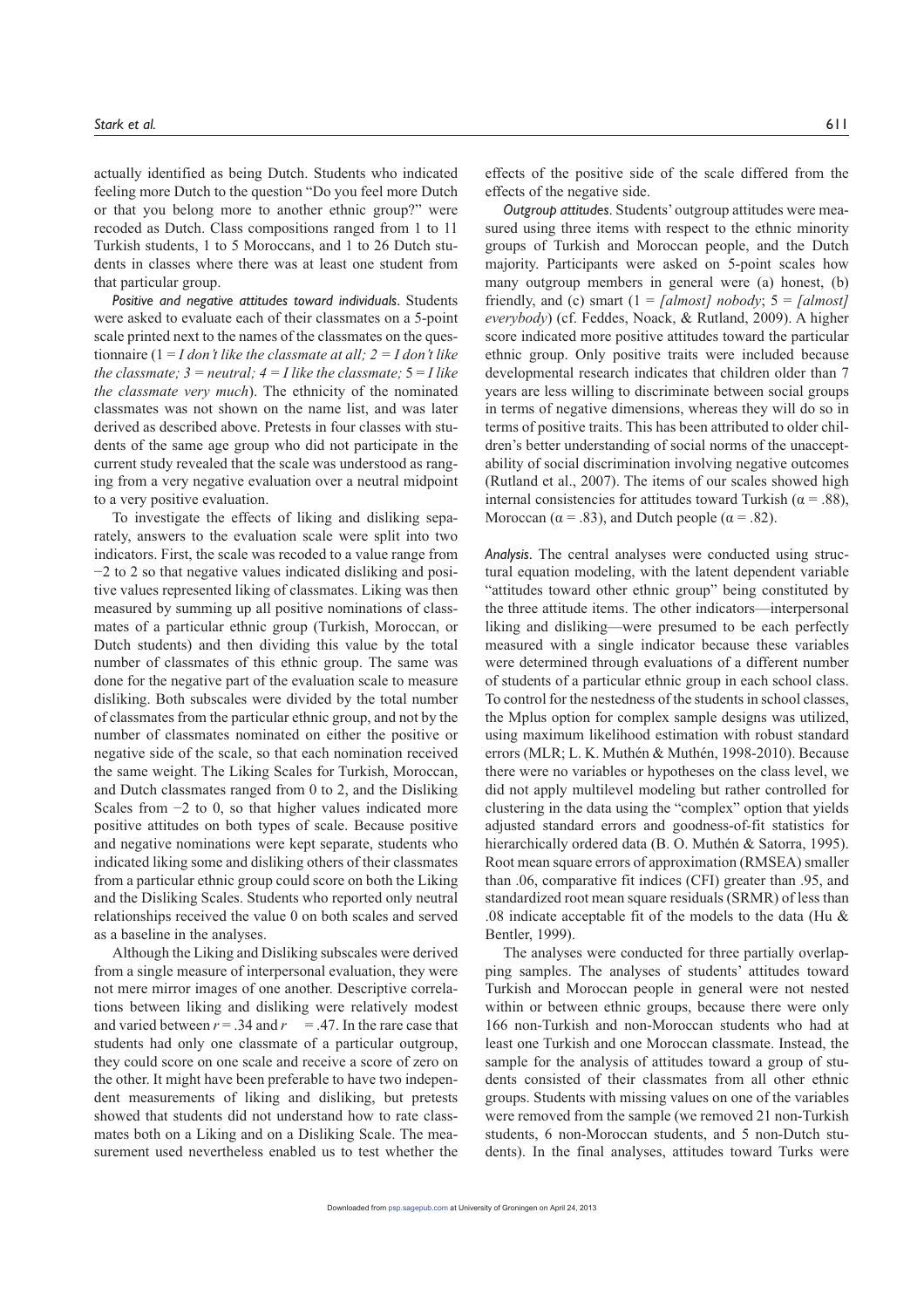**Table 1.** Means, Standard Deviations, and Correlations Between All Variables in Study 1 Separately for Attitudes Toward Turkish, Moroccan, and Dutch People.

|                                          | м       | SD   |           | 2             | 3    |
|------------------------------------------|---------|------|-----------|---------------|------|
| Attitudes toward Turks ( $n = 346$ )     |         |      |           |               |      |
| 1 Mean attitudes <sup>a</sup>            | 3.28    | 0.93 | 1.00      |               |      |
| 2 Liking                                 | 0.48    | 0.58 | 24****    | 1.00          |      |
| 3 Disliking <sup>b</sup>                 | $-0.35$ | 0.55 |           | 21 *** 35 *** | 1.00 |
| Attitudes toward Moroccans ( $n = 237$ ) |         |      |           |               |      |
| I Mean attitudes <sup>a</sup>            | 3.19    | 0.87 | 1.00      |               |      |
| 2 Liking                                 | 0.46    | 0.62 | .2   **** | 1.00          |      |
| 3 Disliking <sup>b</sup>                 | $-0.37$ | 0.59 |           | 77**** 34**** | 1.00 |
| Attitudes toward the Dutch ( $n = 196$ ) |         |      |           |               |      |
| 1 Mean attitudes <sup>a</sup>            | 3.30    | 0.91 | 1.00      |               |      |
| 2 Liking                                 | 0.54    | 0.45 | .27****   | 1.00          |      |
| 3 Disliking <sup>b</sup>                 | $-0.40$ | 0.45 | 74 ***    | 47****        | .00  |

Note: <sup>a</sup>The three attitudes questions have been collapsed into one additive index (value range 1-5) for a better overview.

<sup>b</sup>Higher values indicate less disliking.

\*\*\*\**p* < .001.

examined among all non-Turkish students who had at least one Turkish classmate  $(n = 346)$ , and attitudes toward Moroccans were studied among all non-Moroccan students with at least one Moroccan classmate  $(n = 237)$ .<sup>1</sup> Attitudes toward the Dutch were examined among 196 students from all ethnic minority groups.

## *Results and Discussion*

Table 1 presents the means and standard deviations of interethnic attitudes toward Turks, Moroccans, and the Dutch separately, as well as means and standard deviations for the independent variables and their intercorrelations. The three attitude items were collapsed in this table to provide a better overview, but kept separate in the analyses. The table first shows that students' attitudes toward all ethnic groups were positively correlated with their liking and disliking of classmates from the respective ethnic groups. Moreover, the higher absolute means of liking compared with those of disliking show that students tended to feel more positive than negative about their outgroup classmates, Turks:  $t(345)$  = 2.63,  $p < .01$ ; Dutch:  $t(195) = 2.56$ ,  $p = .01$ , although this difference was not significant for attitudes toward Moroccans,  $t(236) = 1.37, p = .17.$ 

It is important to remember these slightly higher absolute values of positive attitudes when evaluating the generalization process. The main focus of this research is on the relative strength in which positive and negative interpersonal attitudes are generalized toward outgroup attitudes. Yet, the final outcome of this generalization is also determined by the absolute values of the interpersonal attitudes. That is, the higher absolute means of positive interpersonal attitudes indicate that positive attitudes toward Turkish and Dutch

classmates would affect students' outgroup attitudes more strongly even if positive and negative interpersonal attitudes were generalized to the same extent.

Analyses were conducted in three steps. In the first structural equation models, only students' liking of classmates from the particular ethnic group was allowed to predict their attitudes toward Turkish people (Model 1 of Table 2), Moroccan people (Model 3), and Dutch people (Model 5) in general. The path from disliking to attitudes was constrained to be zero in each model so that only the effects of positive interpersonal attitudes could be examined in the first step. This path was set free in the second step. The significance of the disliking predictors as well as change in  $R^2$  of the latent dependent attitude factors were used to determine the unique contribution of disliking. In the third step, it was tested whether the effects of liking and disliking were significantly different from each another.

The results of the structural equation models presented in Table 2 show that interpersonal liking of Turkish ( $\beta$  = .26, *p* < .001, Model 1), Moroccan (β = .22, *p* < .01, Model 3), and Dutch ( $\beta$  = .29,  $p$  < .001, Model 5) classmates was significantly related to students' attitudes toward the respective ethnic group in general. With the path from disliking to students' attitudes constrained to zero, goodness-of-fit statistics indicated an acceptable but not very good fit to the data for the models of attitudes toward Turks and the Dutch. The RMSEA of .099 in the model of students' attitudes toward Moroccans even showed a poor fit.

Next, the path from disliking to the latent dependent variable was set free. In line with our expectations, disliking of classmates was a significant predictor of students' attitudes toward Turks ( $β = .15, p < .01$ , Model 2) and Moroccans  $(\beta = .23, p = .02, \text{ Model } 4)$  when their liking of classmates was controlled for. All coefficients were positive because higher values reflected *less* disliking. This means that students who indicated less disliking reported more positive outgroup attitudes than students who indicated stronger disliking of outgroup classmates. The change in the explained variance indicated that students' disliking of Turkish classmates explained an additional 2% of the variance, and their disliking of Moroccan classmates explained an extra 5%. This shows that interpersonal disliking makes a unique contribution to outgroup attitudes, in addition to the influence of interpersonal liking. Only in the smaller sample of non-Dutch students did this effect not reach statistical significance, as presented in Model 6 ( $\beta$  = .15,  $p$  = .18). Goodness-of-fit statistics improved considerably and indicated a good fit of all models to the data.

In the last step, it was tested whether the effects of interpersonal liking and disliking on students' interethnic attitudes were significantly different from each other. Satorra–Bentler scaled chi-square tests (Satorra, 2000) were used to test for differences, because the scaled chi-square of an MLR estimation cannot be used for conventional chi-square difference testing. According to this test, there were no differences in the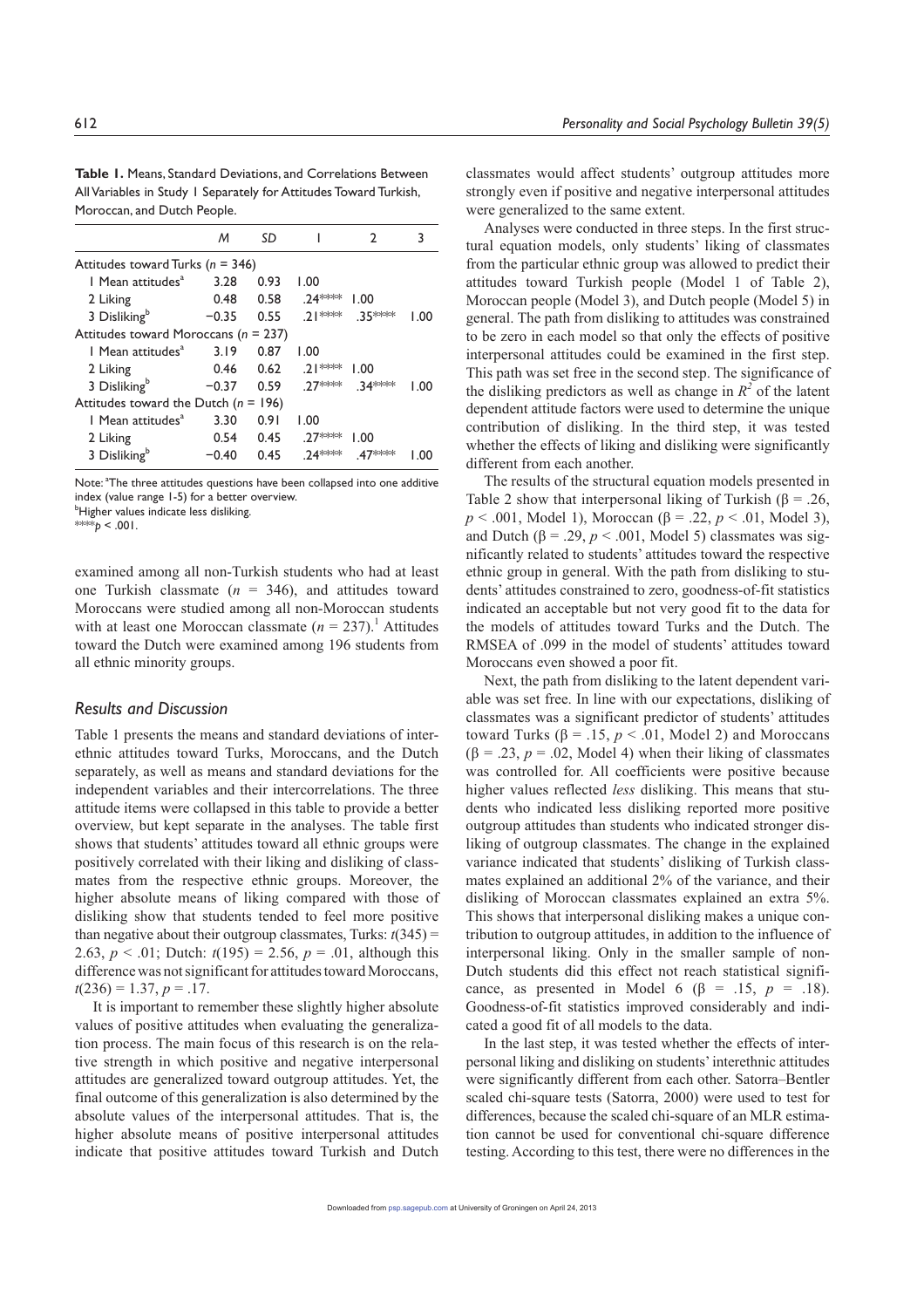|                               | <b>Attitudes toward Turks</b><br>$(n = 346)$ |          | Attitudes toward Moroccans<br>$(n = 237)$ |         | Attitudes toward the Dutch<br>$(n = 196)$ |         |  |
|-------------------------------|----------------------------------------------|----------|-------------------------------------------|---------|-------------------------------------------|---------|--|
|                               | Model I                                      | Model 2  | Model 3                                   | Model 4 | Model 5                                   | Model 6 |  |
| Liking                        | $.26***$                                     | 20***    | 22 ***                                    | $.15**$ | 29 ***                                    | $.22**$ |  |
| <b>Disliking</b> <sup>a</sup> |                                              | $.15***$ |                                           | $.23**$ |                                           | .15     |  |
| Model fit                     |                                              |          |                                           |         |                                           |         |  |
| $\chi^2$ (df)                 | $10.22*(5)$                                  | 3.29(4)  | $16.72***(5)$                             | 6.97(4) | 7.67(5)                                   | 5.50(4) |  |
| <b>CFI</b>                    | .992                                         | 000.1    | .961                                      | .988    | .989                                      | .992    |  |
| <b>RMSEA</b>                  | .055                                         | .000     | .099                                      | .056    | .052                                      | .044    |  |
| <b>SRMR</b>                   | .045                                         | .011     | .070                                      | .022    | .043                                      | .021    |  |
| $R^2$                         | .065                                         | .086     | .050                                      | .098    | .083                                      | .100    |  |

**Table 2.** Structural Equation Models of Attitudes Toward Other Ethnic Groups on Liking and Disliking of All Classmates From These Ethnic Groups for Study 1 (Standardized Parameters).

Note: CFI = comparative fit index; RMSEA = root mean square error of approximation; SRMR = standardized root mean square residual.

Correlations included between all exogenous variables. Controlled for clustering in school classes: 24 classes for attitudes toward Turks, 14 classes for attitudes toward Moroccans, and 32 classes for attitudes toward the Dutch.

<sup>a</sup>Higher values indicate less disliking.

\**p* < .1. \*\**p* < .05. \*\*\**p* < .01. \*\*\*\**p* < .001.

effects of liking and disliking on interethnic attitudes toward any ethnic group (Turks:  $\Delta \chi^2 = 0.04$ ; Moroccans:  $\Delta \chi^2 = 0.12$ ; the Dutch:  $\Delta \chi^2 = 0.14$ , all  $\Delta df = 1$ ,  $p > .05$ ). This result contradicts our hypothesis of stronger effects of negative attitudes. Instead, interpersonal liking and disliking were equally strongly related to interethnic attitudes.

The findings of Study 1 demonstrated that the conceptually equivalent measurements of interpersonal liking and disliking each uniquely contributed to students' attitudes toward ethnic outgroups. In contrast to our hypothesis, both effects were about equally strong. However, this cross-sectional study provided no information about the causal order in the relationship between interpersonal liking and disliking, on one hand, and students' interethnic attitudes, on the other hand. Both generalization from attitudes toward outgroup members and generalization from attitudes toward the entire outgroup could have been the cause of the statistical associations that we found. To avoid the problem of reversed causality, we conducted a new study in which the same variables as in Study 1 were measured in a longitudinal design.

## **Study 2**

For Study 2, we followed students who had participated in Study 1, and had finished primary school and enrolled in a secondary school in the city of Arnhem. All their new classmates were also included in the sample to assess interpersonal attitudes. These data are unique because the class compositions changed completely owing to the school transition, during which interpersonal relationships had to be newly formed. This allowed us to follow the development of interpersonal liking and disliking, and of students' outgroup attitudes in a new social setting. Data were collected at three points in time. The first two waves took place early in the

school year, because we expected more change to happen in the first few months in a new classroom. The final data collection was conducted at the end of the school year.

# *Method*

*Participants.* Data for Study 2 came from the secondary school module of TASS, which comprises 1,350 students attending the 1st year of secondary education (age 12-13). The first wave took place in the second and third weeks after the start of secondary education (September 2008). Wave 2 was conducted about 3 months later (December 2008), and Wave 3 took place about 6 additional months later (June 2009). Sixty-one (88.4%) of all 1st-year classes in secondary schools in the city of Arnhem took part in our study. Of the 1,350 students in these classes, 1,219 participated in the first wave of the study (response rate  $= 90.3\%$ ). Of these respondents, 972 students from 54 classes were included in all three waves (matching rate  $= 79.7\%$ ).<sup>2</sup> Because the focus was on cross-lagged effects, only those respondents were analyzed. Two hundred and twenty (22.6%) of these students were included in Study 1. The final sample contained 520 (53.5%) boys. All analyses focused on ethnic minority group students' attitudes toward their classmates of the Dutch ethnic majority ( $n = 710$ ) and all students' attitudes toward their classmates from Turkey (*n* = 79) and Morocco  $(n = 23)$ . The class compositions in classes where there was at least one student of the particular group ranged from 1 to 15 Turkish students, 1 to 3 Moroccans, and 3 to 28 Dutch students.

*Procedure.* The only difference with Study 1 was that all students in a class completed the questionnaire simultaneously online on separate computers in a school computer lab.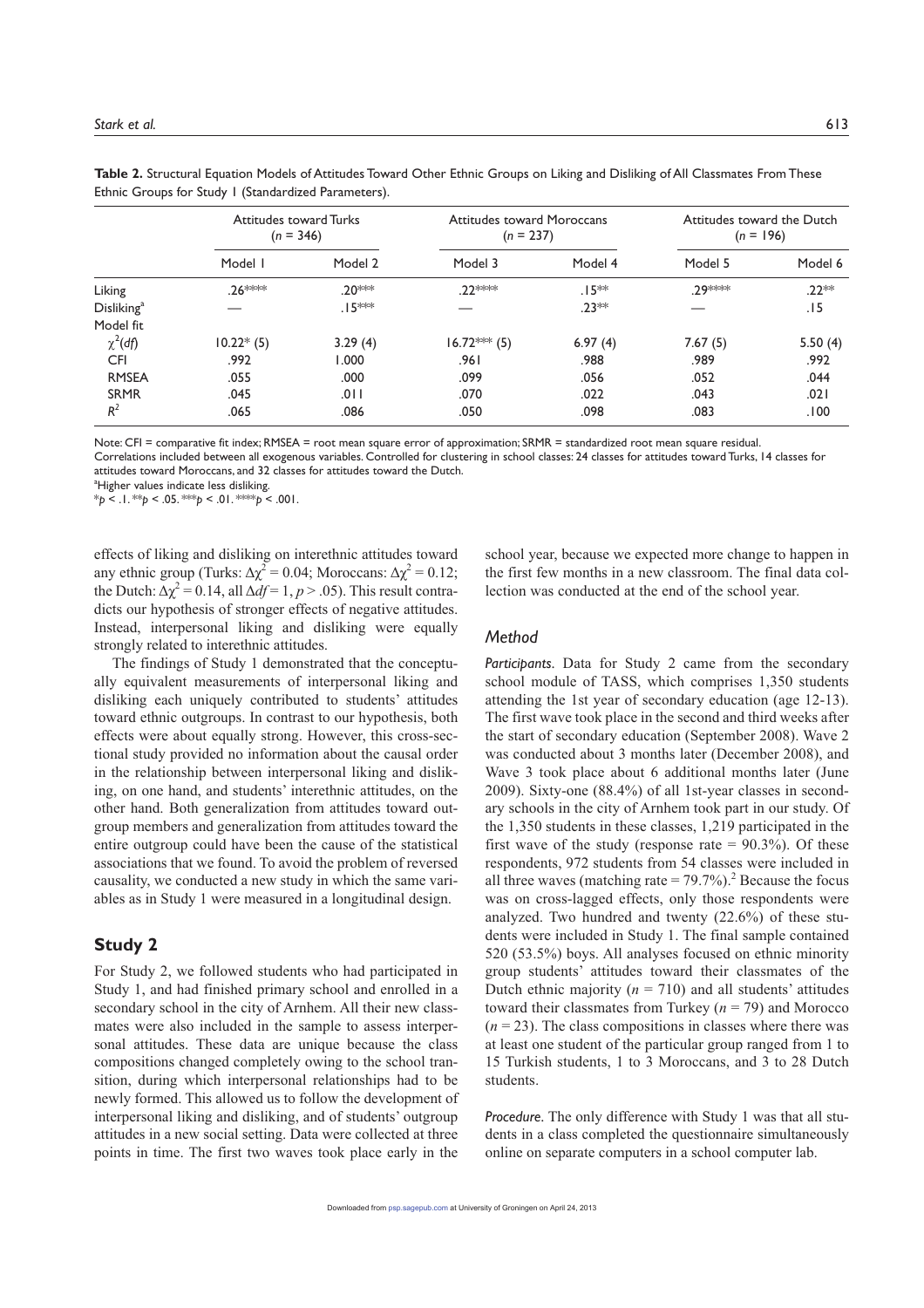## *Measurements and Coding*

*Ethnicity*. Ethnicity was determined in a slightly different way than in Study 1. Based on the country of birth of the parents, students with at least one foreign-born parent were again assigned to this ethnic group. To reduce misclassification of students with foreign-born parents who actually identify as Dutch, all students were asked to answer the questions, "Do you feel Dutch?" and, if they had a foreign-born parent, "Do you feel [ethnicity of parent]?" Answers were given on 5-point scales ranging from 1 (*not at all)* to 5 (*very strongly)*. If students with a foreign-born parent scored higher on the Feeling-Dutch Scale than on the other scale, they were recoded as being Dutch. Eight students with parents born in Turkey and four students with parents born in Morocco scored equally high on both scales; they were excluded from the analyses. The final sample size was 960.

*Positive and negative attitudes toward individuals*. As in Study 1, students were asked to indicate how much they liked or disliked each classmate, with the difference being that the number of answer categories was increased to 9. Several participants in Study 1 had indicated that a 5-point scale was not sufficient to differentiate between all the relationships they had with their classmates. The liking indicator thus ranged from 0 to 4 and the disliking indicator from −4 to 0.

*Outgroup attitudes*. Some participants in Study 1 indicated that they found it difficult to answer "how many" persons of a particular ethnic group possessed certain traits. Hence, students' outgroup attitudes were measured using four slightly different questions with respect to Turkish, Moroccan, and Dutch people. Participants indicated on 7-point scales how much they agreed with the four propositions "all [ethnic groups] are" (a) honest, (b) friendly, (c) smart, and (d) helpful (1 = *totally disagree*; 7 = *totally agree*). Only positive items were used, for the same reason as in Study 1. The items showed high internal consistencies, with Cronbach's alphas of .93 or higher for attitudes toward each ethnic group.

*Analysis.* The cross-lagged associations between interpersonal liking, interpersonal disliking, and students' interethnic attitudes were examined in Mplus. Again, the nestedness of students in classes was controlled for using the "complex" procedure (L. K. Muthén & Muthén, 1998-2010). The latent factor of interethnic attitudes was constituted by four attitude measures at each wave. All other indicators were presumed to be perfectly measured using single indicators. Also here, students who belonged to the ethnic group under consideration were removed from the analyses. Of the 960 students who could be matched, 881 were not Turkish. Of those students, 510 had at least one Turkish classmate, but 29 were excluded due to missing values, which left 481 non-Turkish students in the sample. Of the 937 non-Moroccan students who could be matched, 338 had at least one Moroccan classmate, but 14 had to be excluded due to missing values. Accordingly, attitudes toward Moroccans were analyzed among 324 non-Moroccan students. Thirteen of the 259

non-Dutch students were excluded due to missing values so that attitudes toward the Dutch were analyzed among 246 minority group students.

## *Results and Discussion*

Before turning to the central analyses, we checked for selective attrition by comparing matched and unmatched respondents on all variables using univariate analyses of variance. The only significant differences were that unmatched respondents had on average 0.17 fewer Moroccan classmates,  $F(1, 1298) = 9.05$ ,  $p = .02$ , and that non-Turkish students in the unmatched sample liked their Turkish classmates significantly less,  $F(1, 631) = 10.66$ ,  $p < .01$ , just as the non-Dutch students in the unmatched sample liked their Dutch classmates less,  $F(1, 341) = 4.69$ ,  $p = .03$ . Given the large sample and these few differences, we concluded that it was unlikely that selective attrition had influenced our results substantively.

All means, standard deviations, and intercorrelations of the attitude measurements, interpersonal liking, and interpersonal disliking are reported in Tables 3 and 4. Interpersonal liking and disliking were generally highly correlated with students' interethnic attitudes in the same wave. Only non-Dutch students' disliking scores of Dutch classmates at Wave 1 did not correlate with their attitudes toward the Dutch. The liking and disliking indicators correlated moderately with each other for each ethnic group. Correlations varied between  $r = .30$  (Dutch classmates Wave 1) and  $r = .44$  (Dutch classmates Wave 2). Like in Study 1, the mean values of liking of Turkish and Dutch classmates were significantly higher at each wave than the absolute mean values of disliking those classmates (Turks Wave 1: *t*(480) = 5.82, Wave 2: *t*(480) = 3.04, Wave 3: *t*(480) = 4.46, all *p* < .01; Dutch Wave 1: *t*(245) = 6.08, Wave 2: *t*(245) = 5.36, Wave 3: *t*(245) = 7.03, all *p* < .001). However, the absolute mean values of liking and disliking of Moroccan classmates did not differ significantly (Wave 1: *t*(323) = 0.96, Wave 2: *t*(323) = −0.34, Wave 3:  $t(323) = 0.49$ , all  $p > .05$ ).

*Establishing Longitudinal Factorial Invariance.* To fit longitudinal structural equation models to our data, we followed the approach suggested by Little, Preacher, Selig, and Card (2007). At first, appropriate null models were specified which assumed stable variances and means of corresponding indicators over time. This was done only for the outgroup attitudes because they were measured by multiple indicators. The chi-square statistics of these models for the analyses of attitudes toward Turks, Moroccans, and the Dutch can be found in Table 5. In a subsequent step, we tested for factorial invariance in the measurement models. Only if the indicators show the same relative loadings and means at every time point can it be assumed that the same underlying construct was measured over time. Table 5 shows that the data met the criteria for strong factorial invariance for all three models.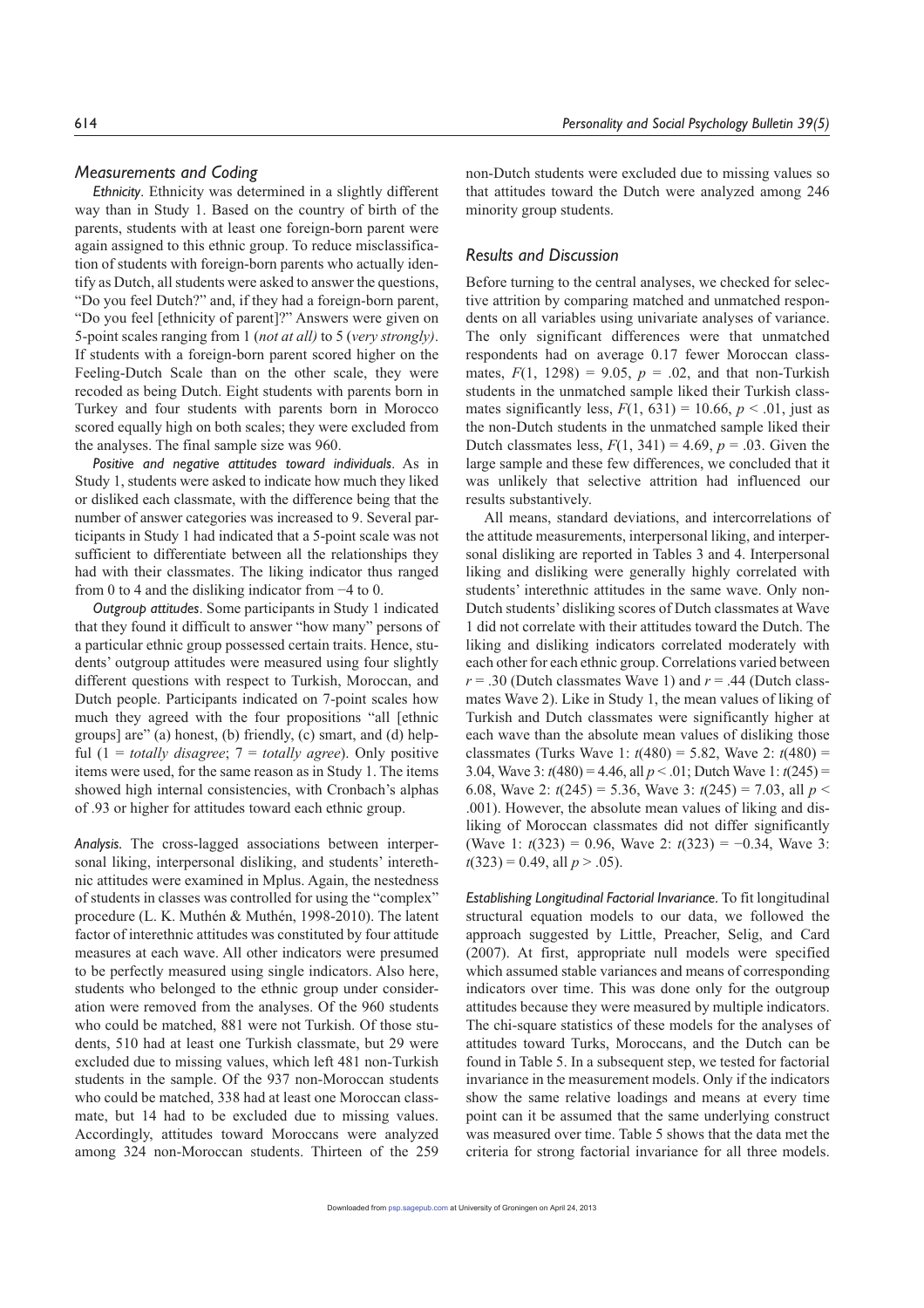| Measurement                              |                     | 2        | 3                   | 4        | 5         | 6                   |            | 8        | 9        | M       | SD   |
|------------------------------------------|---------------------|----------|---------------------|----------|-----------|---------------------|------------|----------|----------|---------|------|
| Outgroup attitudes Wave   <sup>a</sup>   |                     | .40 **** | .34****             | $.16***$ | .   9**** | .18 <sup>≭</sup> ** | $.17***$   | .07      | .06      | 4.07    | 1.29 |
| 2 Outgroup attitudes Wave 2 <sup>a</sup> | $.31***$            |          | .46 ****            | .22 ***  | .25 ***   | .26 ***             | $.15***$   | $.17***$ | .25 ***  | 4.25    | 1.40 |
| 3 Outgroup attitudes Wave 3 <sup>ª</sup> | $.37***$            | .42 ***  |                     | $.10**$  | .22 ***   | $.20***$            | $ 1 ^{**}$ | 20****   | 20****   | 4.09    | 1.31 |
| 4 Liking Wave I                          | $.16***$            | $.14***$ | $.  ^*$             |          | .49 ***   | .45****             | $.31***$   | .22 ***  | . I 5 ** | 1.04    | 1.18 |
| 5 Liking Wave 2                          | $.14**$             | .29 ***  | $.16***$            | $.62***$ |           | .53 ***             | .20****    | .38 ***  | 24****   | 0.94    | 1.05 |
| 6 Liking Wave 3                          | .05                 | $.13**$  | .21 ***             | .44 **** | 47****    |                     | $.17***$   | .23 ***  | 37****   | 0.95    | 1.07 |
| 7 Disliking <sup>b</sup> wave I          | .24 ***             | $13**$   | .18 <sup>****</sup> | 37****   | $.21***$  | .26 ***             |            | .40****  | $21***$  | $-0.56$ | 1.05 |
| 8 Disliking <sup>b</sup> Wave 2          | .18 <sup>****</sup> | .27 ***  | .28 ***             | .28 ***  | 43****    | .26 ***             | .42 ***    |          | .44 ***  | $-0.69$ | 1.14 |
| 9 Disliking <sup>b</sup> Wave 3          | $ 1 ^{**}$          | .15***   | $.14**$             | 22****   | 20****    | .42 ***             | .38 ***    | $.41***$ |          | $-0.61$ | 0.98 |
| M                                        | 3.87                | 4.03     | 3.89                | 0.85     | 0.88      | 0.90                | $-0.74$    | $-0.92$  | $-0.84$  |         |      |
| SD                                       | l.29                | .4       | 1.34                | 1.23     | 1.18      | 1.25                | 1.24       | .36      | 1.30     |         |      |

**Table 3.** Means, Standard Deviations, and Intercorrelations in Study 2 for the Models of Attitudes Toward Turks and Moroccans.

Note: Correlations, means, and standard deviations above the diagonal refer to the model of attitudes toward Turk and below the diagonal to the model of attitudes toward Moroccans. Above the diagonal are all non-Turkish students with at least one Turkish classmate who could be matched, *n* = 481. Below the diagonal are only non-Moroccan students with Moroccan classmates who could be matched, *n* = 324.

<sup>a</sup>The four attitudes questions have been collapsed into one additive index (value range 1-7) in each wave for a better overview.

**bHigher values indicate less disliking.** 

\*\**p* < .05. \*\*\**p* < .01. \*\*\*\**p* < .001.

| Measurement                              |                     |         |          | 4                  | 5        | 6        |         | 8                   | 9       |
|------------------------------------------|---------------------|---------|----------|--------------------|----------|----------|---------|---------------------|---------|
| Outgroup attitudes Wave   <sup>a</sup>   |                     |         |          |                    |          |          |         |                     |         |
| 2 Outgroup attitudes Wave 2 <sup>ª</sup> | .33 ***             |         |          |                    |          |          |         |                     |         |
| 3 Outgroup attitudes Wave 3 <sup>ª</sup> | .37 <sup>****</sup> | .38**** |          |                    |          |          |         |                     |         |
| 4 Liking Wave I                          | .19***              | .27**** | .28 ***  |                    |          |          |         |                     |         |
| 5 Liking Wave 2                          | $.14**$             | $27***$ | 29****   | $.61***$           |          |          |         |                     |         |
| 6 Liking Wave 3                          | .22 ***             | $.16**$ | 39****   | .50****            | $.63***$ |          |         |                     |         |
| 7 Disliking <sup>b</sup> Wave 1          | .06                 | ١٥.     | .⊺7***   | $30***$            | $.33***$ | 23 ***   |         |                     |         |
| 8 Disliking <sup>o</sup> Wave 2          | .12                 | $.16**$ | .23 ***  | 26 <sup>****</sup> | 44****   | $26***$  | .59**** |                     |         |
| 9 Disliking <sup>b</sup> Wave 3          | .10                 | .08     | $.27***$ | $21***$            | 27****   | $.33***$ | 49****  | .58 <sup>****</sup> |         |
| M                                        | 4.45                | 4.19    | 4.26     | 1.03               | 1.16     | 1.18     | $-0.55$ | $-0.65$             | $-0.58$ |
| SD                                       | l.42                | l.53    | .55      | 0.78               | 0.88     | 0.87     | 0.77    | 0.88                | 0.77    |

Note: All non-Dutch students with Dutch classmates who could be matched: *n* = 246.

 $^{\circ}$ The four attitudes questions have been collapsed into one additive index (value range 1-7) in each wave for a better overview.

**bHigher values indicate less disliking.** 

\*\**p* < .05. \*\*\**p* < .01. \*\*\*\**p* < .001.

The reduction in CFI between a more constrained model and one that put fewer constraints on the data was never larger than the critical value of .01 (Cheung & Rensvold, 2002). Hence, the attitude indicators measured the same construct at every point in time, and the fit of longitudinal models to the data was appropriate.<sup>3</sup>

*Cross-Lagged Longitudinal Associations.* Table 6 presents the tests of the bidirectional relationships between interpersonal liking, interpersonal disliking, and interethnic attitudes. All variables were entered in the models as predictors of one another between each subsequent wave, while within-wave correlations and stability paths were controlled for. The within-wave associations of Waves 2 and 3 indicate correlated change and can be interpreted as overlapping relative change of the two variables involved. These correlations together with the cross-lagged paths indicate longitudinal associations.

It should be noted that the time intervals between the assessments were not equal, because twice as much time passed between Waves 2 and 3 than between the first two waves. According to Cole and Maxwell (2003), one would generally expect effects in longitudinal models to be stationary, and accordingly, stability should decrease when the time span between measurement occasions increases. However, as Cole and Maxwell (p. 564) note, the assumption of stationarity is not appropriate for all kinds of causal relations. For situations such as those in the present study, in which social relationships are examined that have to be newly developed because individuals are meeting for the first time,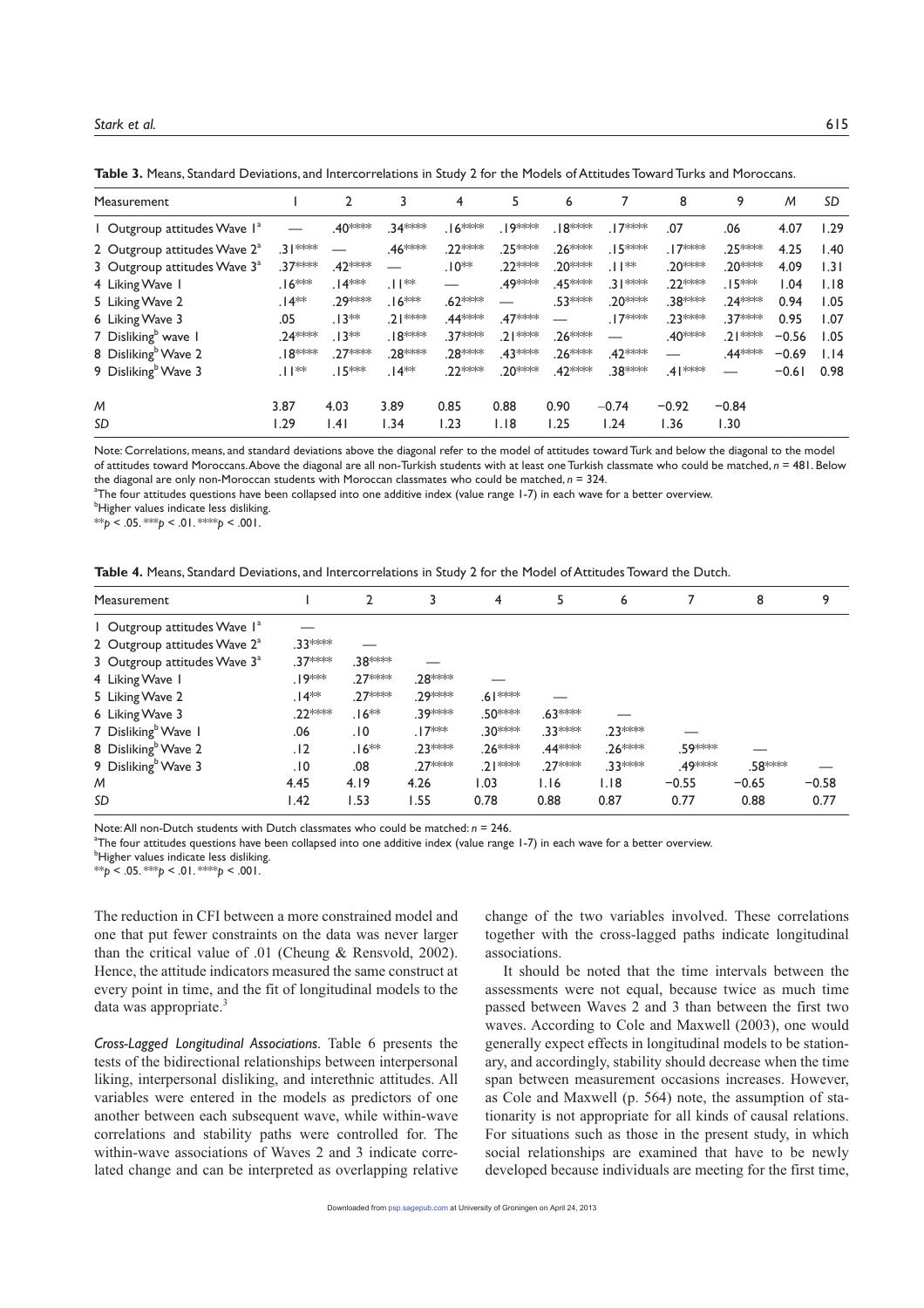| Model                                    | $\chi^2$ | df  | Þ       | <b>RMSEA</b> | <b>CFI</b> | Constraint<br>tenable |
|------------------------------------------|----------|-----|---------|--------------|------------|-----------------------|
| Attitudes toward Turks ( $n = 481$ )     |          |     |         |              |            |                       |
| Null                                     | 4177.53  | 169 | < .001  |              |            |                       |
| Configural invariance                    | 91.40    | 93  | .53     | .000         | 1.000      |                       |
| Loading invariance                       | 95.72    | 99  | .57     | .000         | 1.000      | Yes                   |
| Intercept invariance                     | 106.18   | 105 | .45     | .005         | 1.000      | Yes                   |
| Attitudes toward Moroccans ( $n = 324$ ) |          |     |         |              |            |                       |
| Null                                     | 2738.23  | 169 | < 0.001 |              |            |                       |
| Configural invariance                    | 126.74   | 93  | .01     | .033         | .987       |                       |
| Loading invariance                       | 132.63   | 99  | .01     | .032         | .987       | Yes                   |
| Intercept invariance                     | 136.93   | 105 | .02     | .031         | .988       | Yes                   |
| Attitudes toward the Dutch ( $n = 246$ ) |          |     |         |              |            |                       |
| Null                                     | 2746.36  | 169 | < 0.01  |              |            |                       |
| Configural invariance                    | 125.68   | 93  | .01     | .038         | .987       |                       |
| Loading invariance                       | 137.44   | 99  | 5.01    | .040         | .985       | Yes                   |
| Intercept invariance                     | 144.25   | 105 | 5.01    | .039         | .985       | Yes                   |

**Table 5.** Test for Measurement Invariance in the Models for Attitudes Toward the Three Ethnic Groups in Study 2.

Note: RMSEA = root mean square error of approximation; CFI = comparative fit index. Except for in the null model, correlations are included between the same attitude items in each wave and between all latent constructs, the liking, and the disliking items. Controlled for clustering in school classes: 33 classes for attitudes toward Turks, 20 classes for attitudes toward Moroccans, and 49 classes for attitudes toward the Dutch.

a shorter time span is recommended between the initial assessments because more change can be expected to happen, thus resulting in an increase in stability over time (Veenstra & Steglich, 2012). For instance, in a study with a monthly assessment among college freshmen of their first 5 months in college, stability paths were found to increase in the first 3 months, and to remain stable only from Wave 3 onward (Selfhout, Denissen, Branje, & Meeus, 2009). Likewise, in the present study, stability was higher between the latter two assessments, as shown in the top panel of Table 6. Stability paths for most effects were somewhat smaller between Waves 2 and 3, but none were as small as might be expected for stationary processes after the lag length was doubled.

Preliminary analyses of the model using Satorra–Bentler scaled chi-square tests (Satorra, 2000) revealed that the cross paths of liking and disliking on interethnic attitudes at Wave 2 were not significantly different from one another (Turks:  $\Delta \chi^2 = 1.27$ ; Moroccans:  $\Delta \chi^2 = 0.50$ ; Dutch:  $\Delta \chi^2 = 3.12$ , all  $\Delta df = 1$ , *p* > .05). The same was true for the cross paths of these indicators at Wave 3 (Turks:  $\Delta \chi^2 = 0.81$ ; Moroccans:  $Δχ² = 2.50$ ; Dutch:  $Δχ² = 0.07$ , all  $Δdf = 1, p > .05$ ). Like in Study 1, the effects of interpersonal liking and disliking were equally strong predictors of students' interethnic attitudes. Therefore, these paths were constrained to be equal at each time point.

Moreover, correlated change of liking and disliking with students' interethnic attitudes was also invariant at each time point, except for the last wave in the model of students' attitudes toward Moroccans ( $\Delta \chi^2 = 5.91$ ,  $\Delta df = 1$ ,  $p < .001$ ). Accordingly, the correlated change paths were also

constrained to be equal at each wave, with the exception of the last measurement in the model of attitudes toward Moroccans. The goodness-of-fit indices of these more parsimonious models indicated that all three models provided a good fit to the data.

The within-wave correlations of Wave 1 in Table 6 show a pattern similar to that found in the bivariate correlations. Except for the correlation between interpersonal disliking of Dutch classmates and students' attitudes toward the Dutch, all constructs correlated with each other at the initial assessment. The correlated change associations between interpersonal liking and disliking were high for each ethnic group at each wave. The remaining correlated change paths indicated longitudinal associations between students' liking and disliking of classmates and interethnic attitudes. We found significant correlated change at the second wave for attitudes toward Turks and Moroccans, and at the last wave for attitudes toward the Dutch. Change in students' attitudes toward Moroccans at Wave 3 was correlated with change only in their liking scores, not in their disliking scores.

The longitudinal relationship between the interpersonal liking and disliking indicators and students' interethnic attitudes were even more apparent in the cross-lagged associations presented in the lower part of Table 6. Results better fitted the causal direction predicted by the literature on attitude change, not on stereotyping. Interpersonal liking and disliking of Turkish and Dutch classmates were significant predictors of the change in students' attitudes toward Turkish and Dutch people in a later wave. These causal paths were only marginally significant for liking and disliking of Moroccan classmates and students' attitudes toward Moroccans in general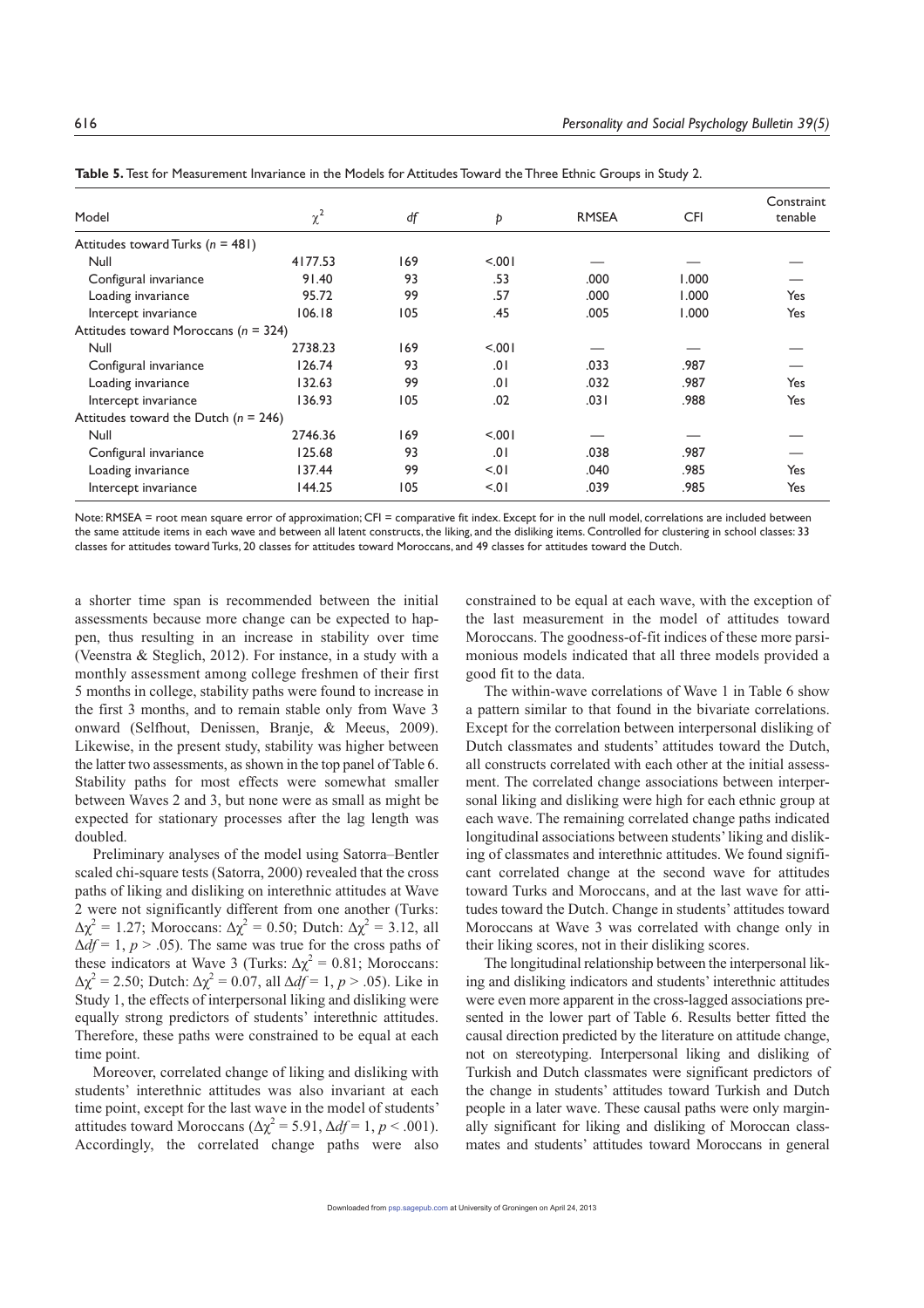|                                                         | <b>Attitudes toward Turks</b><br>$(n = 481)$ |                    | Attitudes toward Moroccans (n<br>$= 324$ |                  |                     | Attitudes toward the Dutch (n<br>$= 246$ |                     |                     |          |
|---------------------------------------------------------|----------------------------------------------|--------------------|------------------------------------------|------------------|---------------------|------------------------------------------|---------------------|---------------------|----------|
|                                                         | Wave I                                       | Wave 2             | Wave 3                                   | Wave I           | Wave 2              | Wave 3                                   | Wave I              | Wave 2              | Wave 3   |
| Stability paths                                         |                                              |                    |                                          |                  |                     |                                          |                     |                     |          |
| Attitudes Wave 1                                        |                                              | .38 ***            | .∣7***                                   |                  | .30 <sup>***</sup>  | .28 <sup>****</sup>                      |                     | .3   ****           | $.22**$  |
| <b>Attitudes Wave 2</b>                                 |                                              |                    | .37****                                  |                  |                     | .30 <sup>****</sup>                      |                     |                     | .25 ***  |
| Liking Wave 1                                           |                                              | $.46***$           | $.24***$                                 |                  | $.61***$            | .22 ***                                  |                     | .55 <sup>∗∗∗∗</sup> | $.17***$ |
| Liking Wave 2                                           |                                              |                    | .38 ***                                  |                  |                     | .33****                                  |                     |                     | .54****  |
| Disliking <sup>a</sup> Wave 1                           |                                              | $.37***$           | .03                                      |                  | .36****             | $.21***$                                 |                     | .57****             | $.21**$  |
| Disliking <sup>a</sup> Wave 2                           |                                              |                    | .38 ****                                 |                  |                     | .3   ****                                |                     |                     | .47****  |
| Within-wave correlations                                |                                              |                    |                                          |                  |                     |                                          |                     |                     |          |
| Liking $\longleftrightarrow$ disliking                  | $.31***$                                     | .33 ***            | .29 ***                                  | .37****          | .37 <sup>****</sup> | .35 ****                                 | .30 <sup>****</sup> | $.32***$            | .25 ***  |
| Attitudes $\leftarrow \rightarrow$ liking <sup>b</sup>  | $.17***$                                     | $.14**$            | .05                                      | $.17**$          | .27 ***             | $.17***$                                 | .18 <sup>***</sup>  | $  \cdot  $         | .23 **** |
| Disliking. $\longleftrightarrow$ attitudes <sup>b</sup> | $.17***$                                     | $.12**$            | .06                                      | .24 ****         | $.21***$            | $-0.01$                                  | .05                 | .11                 | $.24***$ |
| Cross-lagged paths                                      |                                              |                    |                                          |                  |                     |                                          |                     |                     |          |
| Liking <sup>c</sup> $\rightarrow$ attitudes             |                                              | .10 <sup>***</sup> | $.08**$                                  |                  | $.06*$              | $.06*$                                   |                     | .∣2***              | $.13***$ |
| Disliking <sup>c</sup> $\rightarrow$ attitudes          |                                              | .09***             | $.08**$                                  |                  | $.06*$              | $.07*$                                   |                     | .12 <sup>***</sup>  | .∣3***   |
| Attitudes $\rightarrow$ liking                          |                                              | .10 <sup>*</sup> * | $.12**$                                  |                  | .04                 | $-0.1$                                   |                     | .03                 | $-.03$   |
| Attitudes $\rightarrow$ disliking                       |                                              | $-0.01$            | .17***                                   |                  | .07                 | .04                                      |                     | .08                 | $-.02$   |
| Liking $\rightarrow$ disliking                          |                                              | $.10**$            | .05                                      |                  | $.14***$            | .01                                      |                     | .06                 | .00      |
| Disliking $\rightarrow$ liking                          |                                              | .05                | .01                                      |                  | $-.02$              | .06                                      |                     | .l7****             | $-0.01$  |
| Model fit                                               |                                              |                    |                                          |                  |                     |                                          |                     |                     |          |
| $\chi^2$ (df)                                           | 114.45(115)                                  |                    |                                          | $146.23**$ (114) |                     |                                          | $157.47***$ (115)   |                     |          |
| <b>CFI</b>                                              |                                              | 1.000              |                                          | .987             |                     |                                          | .982                |                     |          |
| <b>RMSEA</b>                                            |                                              | .000               |                                          |                  | .030                |                                          | .039                |                     |          |
| <b>SRMR</b>                                             |                                              | .020               |                                          |                  | .029                |                                          |                     | .045                |          |

**Table 6.** Cross-Lagged Panel Analyses of Attitudes Toward Other Ethnic Groups with Liking and Disliking of Classmates From the Other Ethnic Groups in Study 2 (Standardized Parameters).

Note: CFI = comparative fit index; RMSEA = root mean square error of approximation; SRMR = standardized root mean square residual. Controlled for clustering in school classes: 33 classes for attitudes toward Turks, 20 classes for attitudes toward Moroccans, and 49 classes for attitudes toward the Dutch.

<sup>a</sup>Higher values indicate less disliking.

**bCorrelated changes between liking and attitudes and between disliking and attitudes were not significantly different (with the exception of Wave 3 in the** model of attitudes toward Moroccans) and were, therefore, constrained to be equal.

<sup>c</sup>The lagged effects of liking and disliking were not significantly different from each other and were, therefore, constrained to be equal. \**p* <  $\ldots$  \*\**p* < .05. \*\**p* < .01. \*\*\**p* < .001.

(Wave 2:  $\beta_{\text{liking}} = .06$  and  $\beta_{\text{disliking}} = .06, p = .06$ ; Wave 3:  $\beta_{\text{liking}} = .06$  and  $\beta_{\text{disliking}} = .07, p = .08$ ). However, there were no sig- $= .06$  and  $\beta_{\text{disking}} = .07, p = .08$ ). However, there were no significant effects in the reversed direction, from students' outgroup attitudes toward their liking and disliking scores as predicted by stereotyping in the models for attitudes toward Moroccans and the Dutch. Only students' attitudes toward Turkish people predicted their liking and disliking scores of Turkish classmates at a later wave.

In sum, the findings of Study 2 also showed no evidence for stronger generalization of negative interpersonal attitudes into attitudes toward the entire outgroup. Both interpersonal liking and disliking of outgroup members proved to be equally strong predictors of change in students' attitudes toward these groups over time. However, Study 2 could clarify which causal process better explains the equally strong relationship between positive and negative interpersonal attitudes and general outgroup attitudes. Attitudes toward individual outgroup members were mainly generalized toward outgroup attitudes in general. This is in line with research on stereotype change and indicates that students in our sample did not base their attitudes toward individual outgroup members on what they thought about their ethnic group in general. However, because the longitudinal associations were equally strong for positive and negative attitudes, there was no evidence for the presumption that category salience (Paolini et al., 2010) or intergroup anxiety (Stephan & Stephan, 1985) would facilitate the generalization of negative attitudes.

# **General Discussion**

We investigated the relative magnitude of the generalization of positive and negative attitudes toward individual outgroup members to students' attitudes toward the entire outgroup.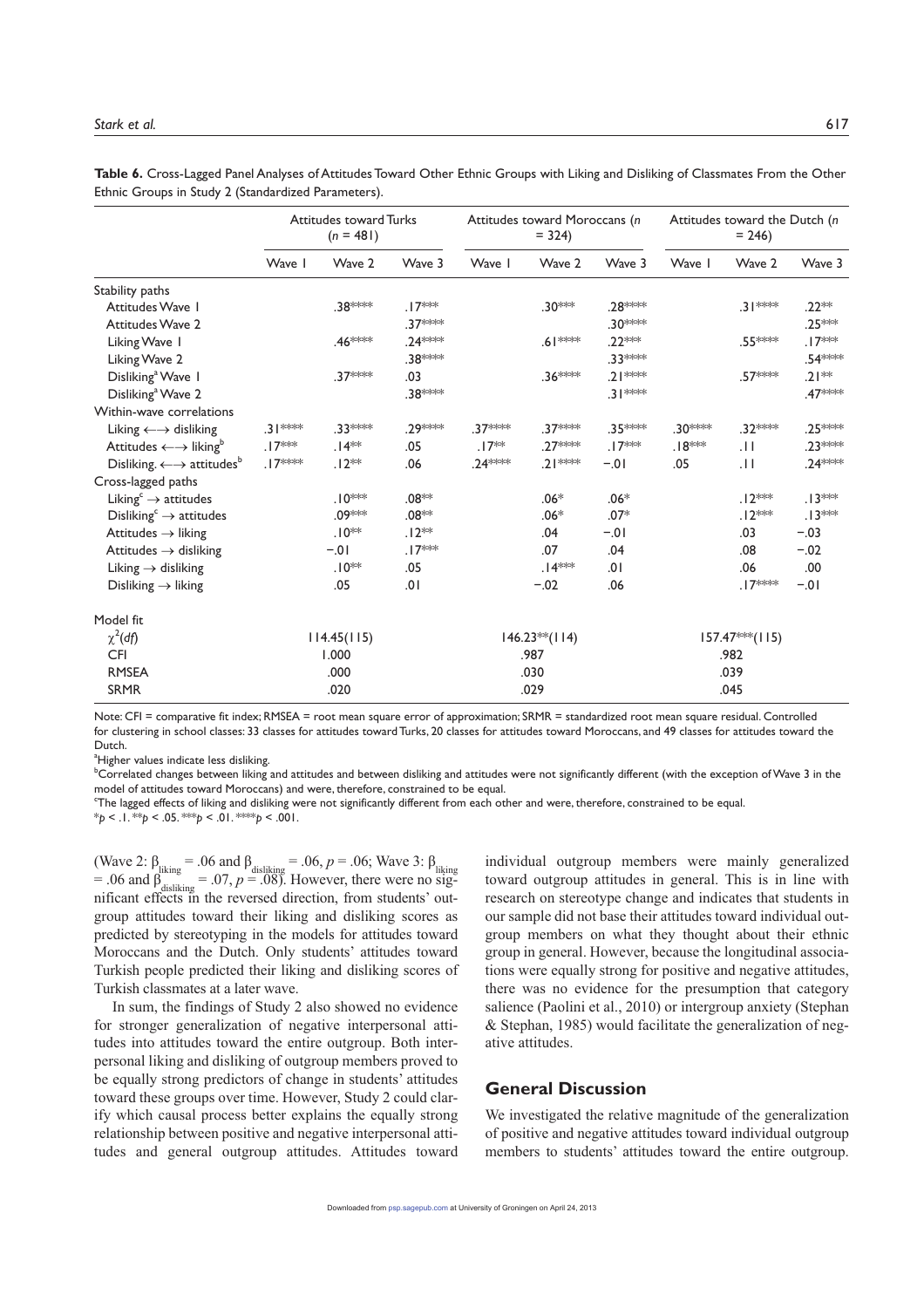Previous studies pointed to a stronger effect of negative attitudes compared with positive ones (Dolderer et al., 2009; Paolini et al., 2010), but this possibility has not been tested rigidly. We improved upon earlier research on stereotype change by testing simultaneously whether negative (disliking) and positive (liking) interpersonal attitudes would generalize to outgroup attitudes to the same extent.

#### *Positive and Negative Generalization*

In the cross-sectional Study 1, we found that negative attitudes toward individual outgroup members uniquely contributed to students' interethnic attitudes even after their positive interpersonal attitudes were controlled for. This compares with previous findings of unique contributions of the frequency (Pettigrew, 2008; Schmid, Tausch, Hewstone, Hughes, & Cairns, 2008) and the quality (Bekhuis, Ruiter, & Coenders, 2011) of negative contact experiences to outgroup attitudes. In contrast to our theoretical expectations, negative interpersonal attitudes were not more strongly associated with outgroup attitudes. The relationships between both positive and negative interpersonal attitudes and students' outgroup attitudes were instead equally strong. This was true for students' attitudes toward classmates from two different ethnic minority groups and minority group students' attitudes toward classmates from the majority group.

The longitudinal Study 2 also did not provide evidence for our hypothesis that negative attitudes toward individuals are generalized more readily than positive attitudes to form attitudes toward the outgroup as a whole. In this three-wave study, we found that the quality of both positive and negative attitudes toward individual outgroup members predicted change in students' attitudes toward ethnic outgroups over time. However, these effects did not differ significantly from each other. Instead, we found that the absolute mean values of negative interpersonal attitudes toward Dutch and Turkish classmates were significantly lower than the mean values of positive attitudes. This indicates that, in our sample, positive interpersonal attitudes more highly determined attitudes toward the outgroup as a whole than did negative attitudes. Both positive and negative attitudes are generalized to the same extent, but more positive interpersonal attitudes will translate into more positive outgroup attitudes.

## *Context Dependency of Negative Effects*

Why did earlier research then point to stronger generalization of negative attitudes toward individual outgroup members? We suspect that the different time dimensions in which attitude generalization was studied may affect the outcome. Previous research that found higher category salience after negative intergroup interaction (Paolini et al., 2010) or stronger generalization of negative information (Dolderer et al., 2009; Ratliff & Nosek, 2011) focused on situations in which the individual outgroup members were previously unknown.

Negative information may have more impact in such contexts because it fits expectations about negatively perceived outgroups (Oakes et al., 1994). Unexpected positive information, in contrast, might not make group categories salient but instead lead to subtyping (Paolini et al., 2010).

Positive information may, however, have more effect in a long-term perspective (Pettigrew, 1998). Stereotype disconfirming information has been found to affect group attitudes more strongly if it is provided by a more typical outgroup member (Brown & Hewstone, 2005; Johnston & Hewstone, 1992; Kunda & Oleson, 1997) or if it is dispersed over multiple outgroup members (Weber & Crocker, 1983). Exposure to the same outgroup members over a longer period may have similar effects. Long-term exposure disperses the information about the outgroup over time and it also increases the chance that an outgroup member is perceived at times as being typical on some dimension while he or she may still disconfirm the stereotype on other dimensions. Because the students in our sample were exposed to their outgroup classmates over months, positive and negative interpersonal attitudes may have had the same impact. Future research may be able to provide a direct test of this hypothesis with a longitudinal study that has much shorter lag lengths between measurements.

Another way in which our study differed from previous research is that students in school classes may be able to minimize interaction with disliked outgroup members. In the experimental studies that found stronger effects of negative information, participants could not choose their interaction partner. However, people tend to avoid interactions that they believe will lead to negative experiences (Brown & Hewstone, 2005). Recent research indicates that negative outgroup experiences may be more likely and may have more impact on outgroup attitudes if interacting with outgroup members is not entirely voluntary. Pettigrew (2008), for example, found that positive contact occurred both at work and in the neighborhood whereas negative contact occurred only at work—a setting in which contact can less easily be avoided. Moreover, Pettigrew and Tropp (2011) showed that negative contact has less impact on outgroup attitudes when contact is voluntary than when it is involuntary. There might have been a certain degree of involuntary contact in the school classes in our sample, but being in the same class generally only provides the opportunity for contact but does not define with whom students interact (Wagner, Van Dick, Pettigrew, & Christ, 2003). A replication of our study among an adult sample outside of the laboratory might shed more light on this question.

# *Causal Order*

Our results favor the notion that attitudes mainly generalize from individual outgroup members to outgroups as a whole. We found much weaker support for the reversed causal process as predicted by stereotyping (Blair, 2002; Oakes et al., 1994). Students tended to not generalize from their attitudes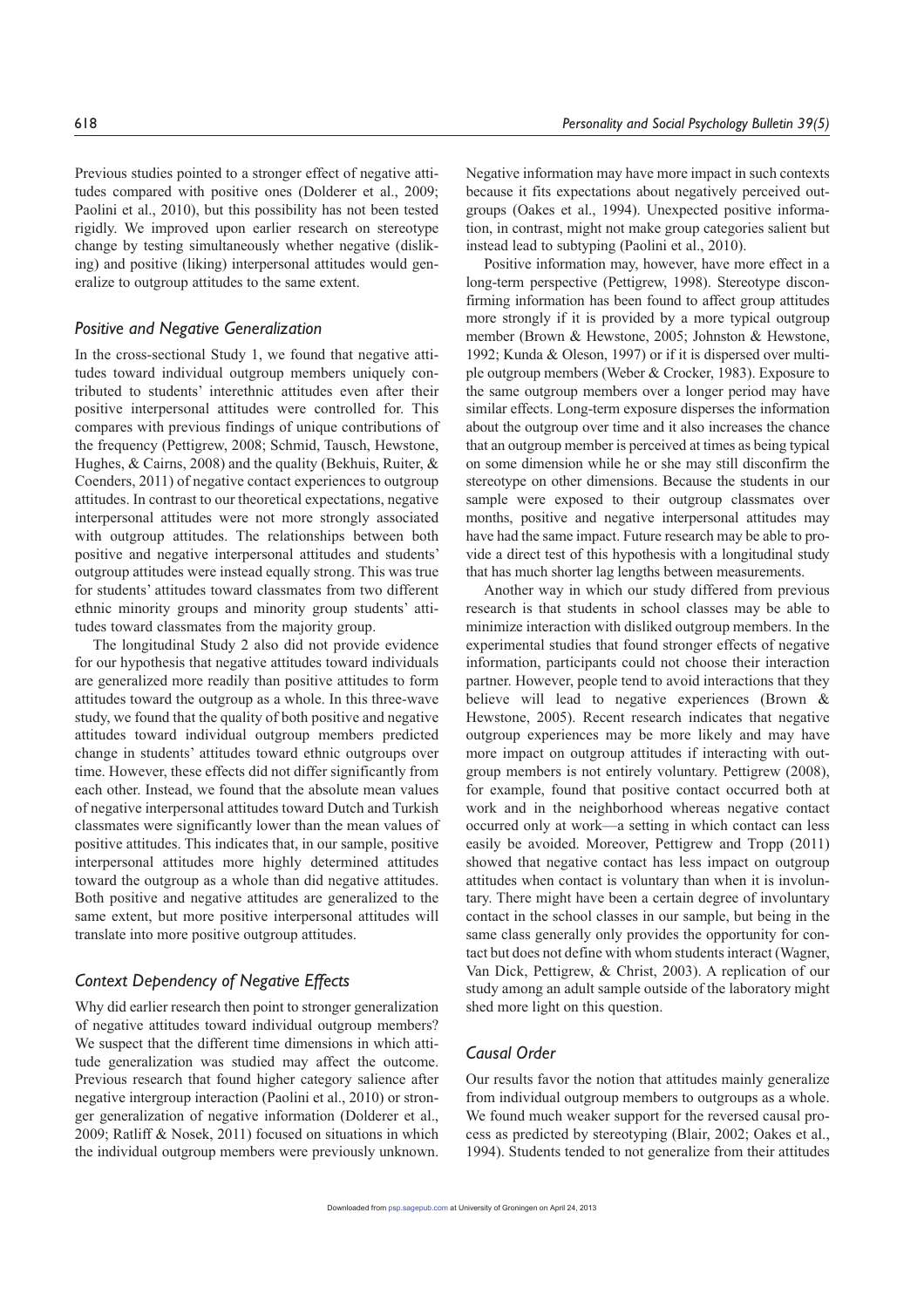toward the ethnic outgroups to their attitudes toward classmates from these groups. Only students' attitudes toward Turkish people in general predicted change in their liking and disliking of individual group members over time. Importantly, in contrast to the prediction based on increased intergroup anxiety (Stephan & Stephan, 1985), negative attitudes toward individual outgroup members were not more strongly affected by group attitudes than were positive interpersonal attitudes.

# *Intergroup Contact and Interpersonal Liking and Disliking*

The results of the current research also advance the understanding of positive and negative effects of intergroup contact (Paolini et al., 2010; Pettigrew, 2008). The generalization of interpersonal attitudes forms the last step in the intergroup contact process after interpersonal interaction between members of different groups has shaped their perceptions of each other (Brown & Hewstone, 2005; Pettigrew, 1998).

Recent research on the effects of positive and negative contact experiences produced mixed results on their relative impact on outgroup attitudes. Two studies in which positive and negative contact were not measured on equivalent scales found stronger associations of positive contact experiences with outgroup attitudes than of negative contact experiences (Pettigrew, 2008; Schmid et al., 2008). The most compelling evidence using equivalent scales comes from a series of studies that found a slight advantage of negative contact (Barlow et al., 2012). In line with our results, the only study that focused on the consequences of long-term contact in school classes found equally strong associations for positive and negative contact (Bekhuis et al., 2011).

Our findings advance this literature in two ways. First, all of these intergroup contact studies relied on cross-sectional data. Hence, it remained unclear whether it was truly the positive or negative contact experience that caused respondents' outgroup attitudes. Our longitudinal results provide support for the claim that both positive and negative interpersonal attitudes that are developed through intergroup contact generalize to the outgroup as a whole (Paolini et al., 2010; Pettigrew, 2008). Second, the ethnic group membership was made salient in these previous studies when it was asked for the quality of intergroup contact. Bekhuis et al. (2011) for example asked, "How positive or negative do you perceive contact with your Turkish classmates to be?" This approach may cause an endogeneity problem as ethnic prejudice may lead respondents to report more negative contact in the first place, or to rationalize the contact afterward as being more negative so that it fits their attitudes. In our study, only the names of the outgroup classmates were mentioned on the questionnaire but not their ethnicities.

Despite these advantages of our approach, it remains unknown what level of actual contact led to students' liking or disliking of outgroup classmates in our sample. As mentioned before, being in the same class does not guarantee actual contact (Binder et al., 2009; Wagner et al., 2003). Future research should investigate which forms of intergroup contact lead to liking and disliking of individual outgroup members. Earlier research points to the importance of similarity in personality characteristics (Tenney, Turkheimer, & Oltmanns, 2009).

#### *Limitations*

There are some limitations of our work that point to directions for future research. First, by using social network measurements to assess students' attitudes to outgroup classmates, a new dependency structure was introduced to the data, and more research is needed in that regard. As with most social networks, it is quite likely that structural processes such as reciprocity (I like Tom because he likes me) or transitivity (I like Tom because I like Jim, and Jim likes Tom) play a role in shaping the network of interpersonal attitudes. Unfortunately, no statistical technique currently exists to control for such structural processes. Recently developed stochastic actor-based models (Snijders, Van de Bunt, & Steglich, 2010; Veenstra & Steglich, 2012) make it possible to account for this kind of dependency in dichotomous networks, but not yet in valued networks such as the liking nominations used in the current research.

A second problem is that the number of classmates for a particular ethnic group varied widely between classrooms. Non-Dutch students generally had a large number of classmates from the majority group, so it was very likely that they would like at least some of them. This may be a reason for the finding that the effects of disliking in Study 1 and at Wave 1 in Study 2 were not significant for attitudes toward the Dutch. Disliking one of their far fewer Turkish or Moroccan classmates may have more determined students' interethnic attitudes than did disliking a Dutch classmate for their attitudes toward the majority group. Controlled experiments might give better insights into these differences.

An alternative explanation for the relationship between more positive interpersonal attitudes and more positive intergroup attitudes is that students differed in their personal positivity. To test this alternative, we operationalized the dependent variable in supplementary analyses of Study 1 for a subgroup of our sample (Dutch, Turkish, and Moroccan students) as difference scores between attitudes toward the outgroup and attitudes toward the students' own ethnic groups. Difference scores cannot be affected by students' general tendency toward positivity, because such a tendency would affect their attitudes toward the outgroup and toward the ingroup equally. Using this dependent variable, we replicated the strong effect of Dutch students' evaluations of Turkish classmates ( $\beta_{\text{liking}} = .17$  and  $\beta_{\text{disliking}} = .17; p < .001$ ,  $n = 250$ ) and Moroccan classmates ( $\beta_{\text{liking}} = .20$  and  $\beta_{\text{disliking}}$ .22;  $p < .01$ ,  $n = 139$ ). The effects on attitudes toward the Dutch were also positive but not significant ( $\beta_{\text{liking}} = .11$  and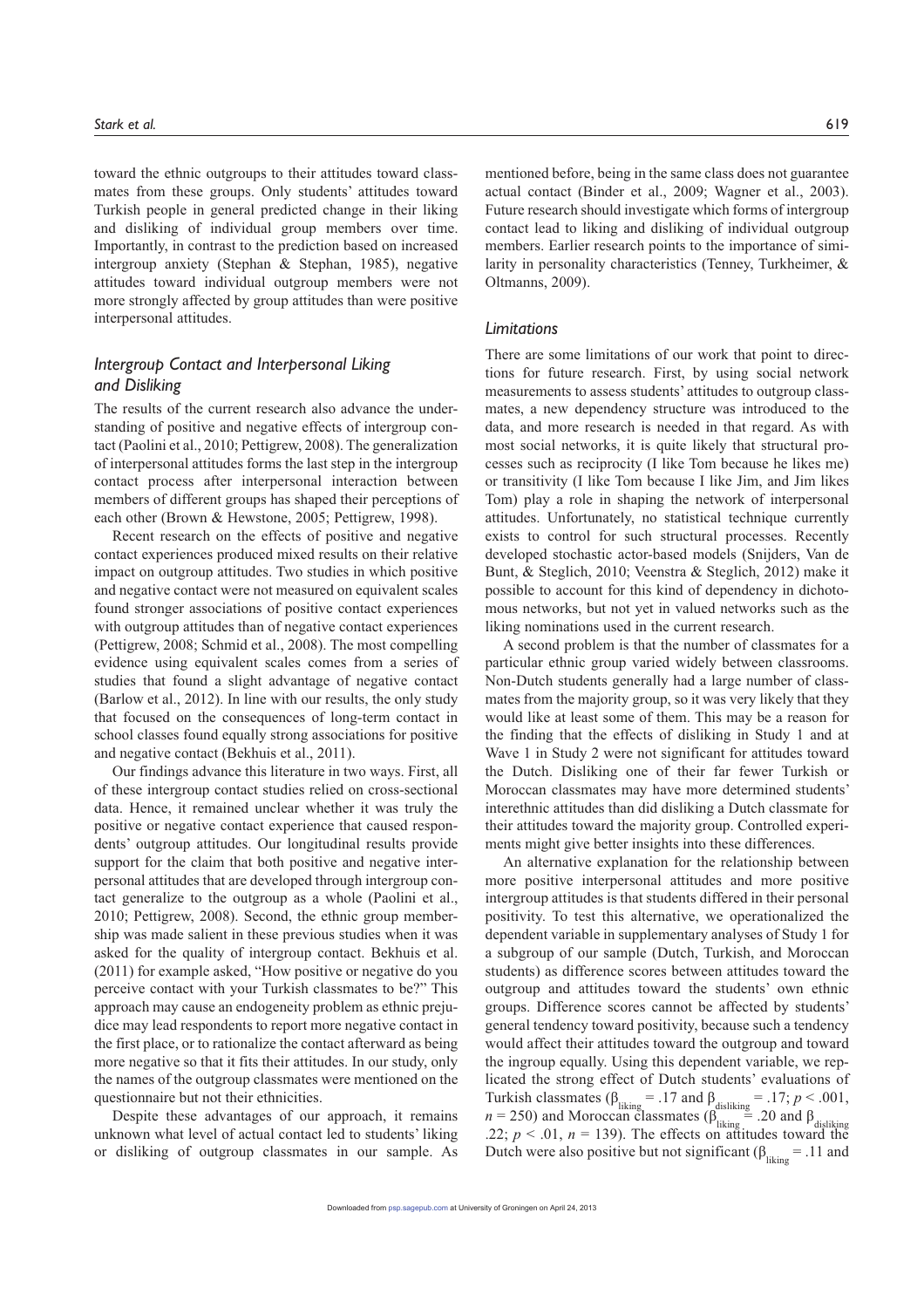$\beta_{\text{disking}} = .11; p = .17, n = 105$ , probably due to the reduced sample size. These results indicate that not personal positivity but rather generalization from members to groups better explained the data. We did not use difference scores throughout the research because changes in the difference scores over time in Study 2 could have been caused by a change in attitudes toward either the outgroup or the ingroup.

## **Conclusion**

Our results indicate that negative interpersonal attitudes can harm attitudes toward entire outgroups. Even though negative attitudes do not seem to have more impact than positive attitudes, they still determine the development of general group perceptions. Yet, research on stereotype change and intergroup contact has only begun to understand which factors undermine the ability of experiences with outgroup members to improve outgroup attitudes (Barlow et al., 2012; Dolderer et al., 2009; Paolini et al., 2010; Pettigrew, 2008). Future research should investigate whether mediators of positive contact, such as intergroup anxiety and perceived threats (Binder et al., 2009; Swart et al., 2011), and moderators of positive attitude generalization, such as category salience (Johnston & Hewstone, 1992), similarly mediate and moderate effects of negative experiences with outgroup members. This will improve our understanding of the conditions that enhance or even reverse the ability of intergroup contact to promote more positive intergroup attitudes.

#### **Acknowledgments**

The authors would like to thank Stefania Paolini, Sabine Otten, Nina Hansen, Michael Mäs, Roel Bosker, and two anonymous reviewers for their helpful comments on earlier versions of this article. The authors also thank all the students and school administrators who participated in the data collection.

#### **Declaration of Conflicting Interests**

The author(s) declared no potential conflicts of interest with respect to the research, authorship, and/or publication of this article.

#### **Funding**

The author(s) disclosed receipt of the following financial support for the research, authorship, and/or publication of this article: This work was supported by the Arnhem Housing Corporations (GOW); the Institute for Integration and Social Efficacy (ISW) at the University of Groningen; and an Innovational Research Incentive Scheme grant by the Netherlands Organisation for Scientific Research (NWO) awarded to the second author (VIDI Grant 452-04-351).

#### **Notes**

1. Attitudes toward Turkish and Moroccan people were examined among students from the majority and the other minority groups, simultaneously. We tested for measurement invariance of the

attitude measurements across these two groups using multiple group analysis to make sure that the same construct was measured (cf. Kline, 2010). In both models, model fit did not worsen significantly when the factor loadings and intercepts were constrained to equality across both groups, as compared with less restrictive models in which they could vary across groups. The measurement models specifying scalar invariance showed good model fit for attitudes toward Turks,  $\chi^2(12) = 10.50$ ,  $p = .57$ ; comparative fit index  $(CFI) = 1.000$ ; root mean square error of approximation (RMSEA) = .000; standardized root mean square residual (SRMR) = .021, and Moroccans,  $\chi^2(12) = 12.16$ ,  $p =$ .43; CFI = 1.000; RMSEA = .010; SRMR = .040.

- 2. Seven classes were excluded from the sample. Three classes could not participate in at least one wave due to time constraints. In two other classes, more than 50% of the students transferred to different classes after Wave 1, leaving the composition impossible to compare over time. In two more classes, children answered the questionnaire unsupervised. This led to a high rate of nonresponse.
- 3. We also tested for measurement invariance of the attitude measurements across the majority and minority group students using multiple group analysis. Measurement models specifying scalar invariance showed good model fit for attitudes toward Turks,  $\chi^2(219) = 287.28, p < .01$ ; CFI = .984; RMSEA = .036; SRMR = .041, and Moroccans,  $\chi^2(219) = 288.77$ ,  $p < .01$ ; CFI = .976; RMSEA =  $.044$ ; SRMR =  $.035$ , and did not fit the data worse than less restrictive models.

#### **References**

- Allen, B. P. (1996). African Americans' and European Americans' mutual attributions: Adjective Generation Technique (AGT) stereotyping. *Journal of Applied Social Psychology*, *26*, 884-912.
- Barlow, F. K., Paolini, S., Pedersen, A., Hornsey, M. J., Radke, H. R. M., Harwood, J., & Sibley, C. G. (2012). The contact caveat: Negative contact predicts increased prejudice more than positive contact predicts reduced prejudice. *Personality and Social Psychology Bulletin*, *38*, 1629-1643.
- Bekhuis, H., Ruiter, S., & Coenders, M. (2011). Xenophobia among youngsters: The effect of inter-ethnic contact. *European Sociological Review*. Advance online publication. doi:10.1093/esr/ jcr057
- Binder, J., Zagefka, H., Brown, R., Funke, F., Kessler, T., Mummendey, A., & Leyens, J.-P. (2009). Does contact reduce prejudice or does prejudice reduce contact? A longitudinal test of the contact hypothesis among majority and minority groups in three European countries. *Journal of Personality and Social Psychology*, *96*, 843-856.
- Blair, I. V. (2002). The malleability of automatic stereotypes and prejudice. *Personality and Social Psychology Review*, *6*, 242-261.
- Brown, R., & Hewstone, M. (2005). An integrative theory of intergroup contact. *Advances in Experimental Social Psychology*, *37*, 255-343.
- Byrne, D. E. (1971). *The attraction paradigm*. New York, NY: Academic Press.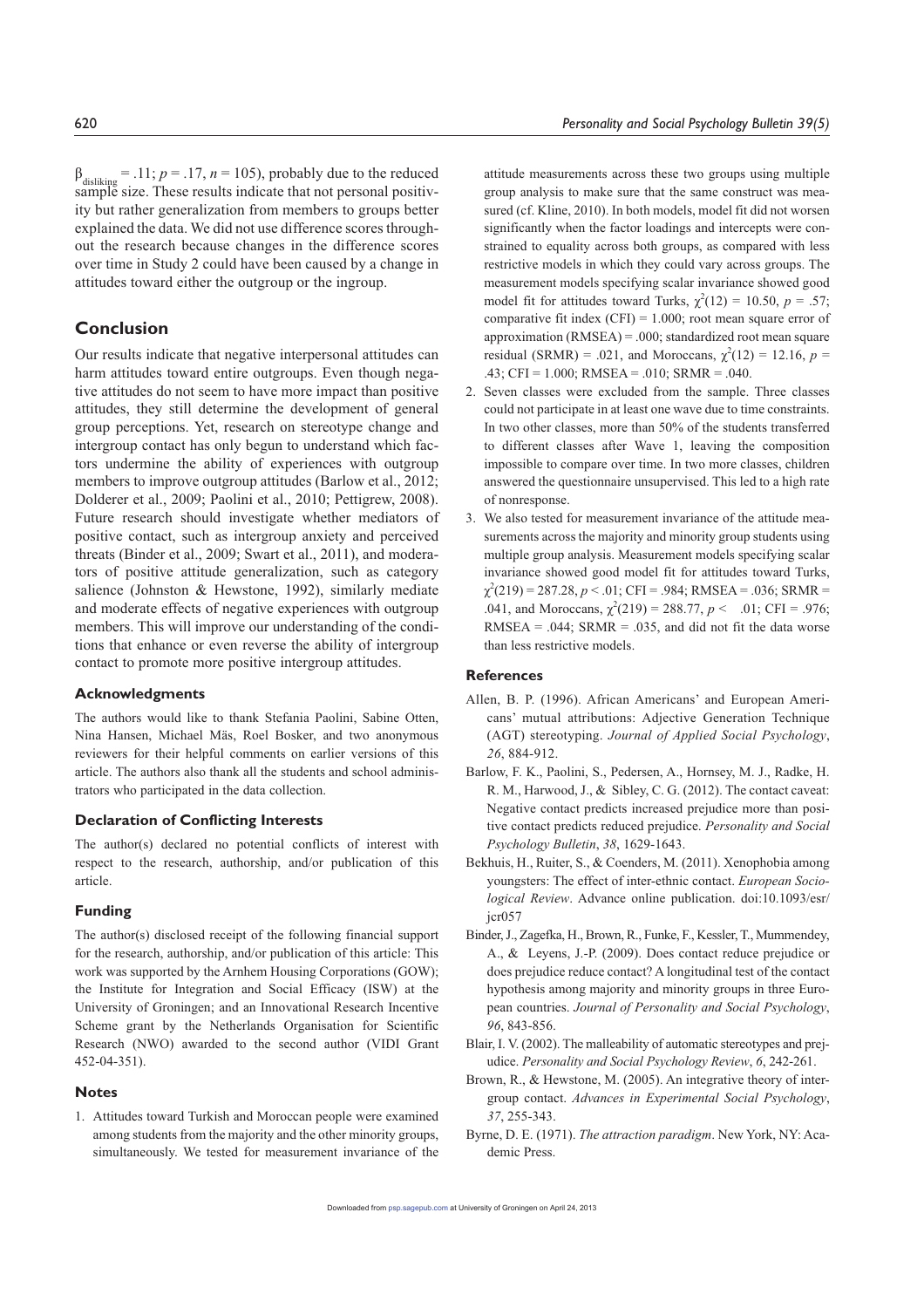- Byrne, D. E. (1997). An overview (and underview) of research and theory within the attraction paradigm. *Journal of Social and Personal Relationships*, *14*, 417-431.
- Chen, F. F., & Kenrick, D. T. (2002). Repulsion or attraction? Group membership and assumed attitude similarity. *Journal of Personality and Social Psychology*, *83*, 111-125.
- Cheung, G. W., & Rensvold, R. B. (2002). Evaluating goodnessof-fit indexes for testing measurement invariance. *Structural Equation Modeling*, *9*, 233-255.
- Cole, D. A., & Maxwell, S. E. (2003). Testing mediational models with longitudinal data: Questions and tips in the use of structural equation modeling. *Journal of Abnormal Psychology*, *112*, 558-577.
- Dolderer, M., Mummendey, A., & Rothermund, K. (2009). And yet they move: The impact of direction of deviance on stereotype change. *Personality and Social Psychology Bulletin*, *35*, 1368-1381.
- Ensari, N., & Miller, N. (2002). The out-group must not be so bad after all: The effects of disclosure, typicality, and salience on intergroup bias. *Journal of Personality and Social Psychology*, *83*, 313-329.
- Feddes, A. R., Noack, P., & Rutland, A. (2009). Direct and extended friendship effects on minority and majority children's interethnic attitudes: A longitudinal study. *Child Development*, *80*, 377-390.
- Garcia-Marques, L., & Mackie, D. M. (1999). The impact of stereotype-incongruent information on perceived group variability and stereotype change. *Journal of Personality and Social Psychology*, *77*, 979-990.
- Hewstone, M., & Brown, R. (1986). Contact is not enough: An intergroup perspective on the "contact hypothesis." In M. Hewstone & R. Brown (Eds.), *Contact and conflict in intergroup encounters* (pp. 1-44). Oxford, UK: Blackwell.
- Hu, L.-T., & Bentler, P. M. (1999). Cutoff criteria for fit indexes in covariance structure analysis: Conventional criteria versus new alternatives. *Structural Equation Modeling: A Multidisciplinary Journal*, *6*, 1-55.
- Johnston, L., & Hewstone, M. (1992). Cognitive models of stereotype change: III. Subtyping and the perceived typicality of disconfirming group members. *Journal of Experimental Social Psychology*, *28*, 360-386.
- Kline, R. B. (2010). *Principles and practice of structural equation modeling*. New York, NY: Guilford.
- Kunda, Z., & Oleson, K. C. (1997). When exceptions prove the rule: How extremity of deviance determines the impact of deviant examples on stereotypes. *Journal of Personality and Social Psychology*, *72*, 965-979.
- Little, T. D., Preacher, K. J., Selig, J. P., & Card, N. A. (2007). New developments in latent variable panel analyses of longitudinal data. *International Journal of Behavioral Development*, *31*, 357-365.
- Macrae, C. N., & Bodenhausen, G. V. (2000). Social cognition: Thinking categorically about others. *Annual Review of Psychology*, *51*, 93-120.
- Muthén, B. O., & Satorra, A. (1995). Complex sample data in structural equation modeling. *Sociological Methodology*, *25*, 267-316.
- Muthén, L. K., & Muthén, B. O. (1998-2010). *Mplus user's guide* (5th ed.). Los Angeles, CA: Author.
- Oakes, P. J., Haslam, S. A., & Turner, J. C. (1994). *Stereotypes and social reality*. Oxford, UK: Blackwell.
- Paolini, S., Crisp, R. J., & McIntyre, K. (2009). Accountability moderates member-to-group generalization: Testing a dual process model of stereotype change. *Journal of Experimental Social Psychology*, *45*, 676-685.
- Paolini, S., Harwood, J., & Rubin, M. (2010). Negative intergroup contact makes group memberships salient: Explaining why intergroup conflict endures. *Personality and Social Psychology Bulletin*, *36*, 1723-1738.
- Pettigrew, T. F. (1998). Intergroup contact theory. *Annual Review of Psychology*, *49*, 65-85.
- Pettigrew, T. F. (2008). Future directions for intergroup contact theory and research. *International Journal of Intercultural Relations*, *32*, 187-199.
- Pettigrew, T. F., & Tropp, L. R. (2006). A meta-analytic test of intergroup contact theory. *Journal of Personality and Social Psychology*, *90*, 751-783.
- Pettigrew, T. F., & Tropp, L. R. (2011). *When groups meet: The dynamics of intergroup contact*. Philadelphia, PA: Psychology Press.
- Ratliff, K. A., & Nosek, B. A. (2011). Negativity and outgroup biases in attitude formation and transfer. *Personality and Social Psychology Bulletin*, *37*, 1692-1703.
- Reynolds, K. J., Turner, J. C., & Haslam, S. A. (2000). When are we better than them and they worse than us? A closer look at social discrimination in positive and negative domains. *Journal of Personality and Social Psychology*, *78*, 64-80.
- Rosenbaum, M. E. (1986). The repulsion hypothesis: On the nondevelopment of relationships. *Journal of Personality and Social Psychology*, *51*, 1156-1166.
- Rutland, A., Brown, R. J., Cameron, L., Ahmavaara, A., Arnold, K., & Samson, J. (2007). Development of the positive-negative asymmetry effect: In-group exclusion norm as a mediator of children's evaluations on negative attributes. *European Journal of Social Psychology*, *37*, 171-190.
- Satorra, A. (2000). Scaled and adjusted restricted tests in multi-sample analysis of moment structures. In R. D. H. Heijmans, D. S. G. Pollock, & A. Satorra (Eds.), *Innovations in multivariate statistical analysis. A Festschrift for Heinz Neudecker* (pp. 233-247). London, England: Kluwer.
- Schmid, K., Tausch, N., Hewstone, M., Hughes, J., & Cairns, E. (2008). The effects of living in segregated vs. mixed areas in Northern Ireland: A simultaneous analysis of contact and threat effects in the context of micro-level neighbourhoods. *International Journal of Conflict and Violence*, *2*, 56-71.
- Selfhout, M., Denissen, J., Branje, S., & Meeus, W. (2009). In the eye of the beholder: Perceived, actual, and peer-rated similarity in personality, communication, and friendship intensity during the acquaintanceship process. *Journal of Personality and Social Psychology*, *96*, 1152-1165.
- Snijders, T. A. B., Van de Bunt, G. G., & Steglich, C. E. G. (2010). Introduction to stochastic actor-based models for network dynamics. *Social Networks*, *32*, 44-60.